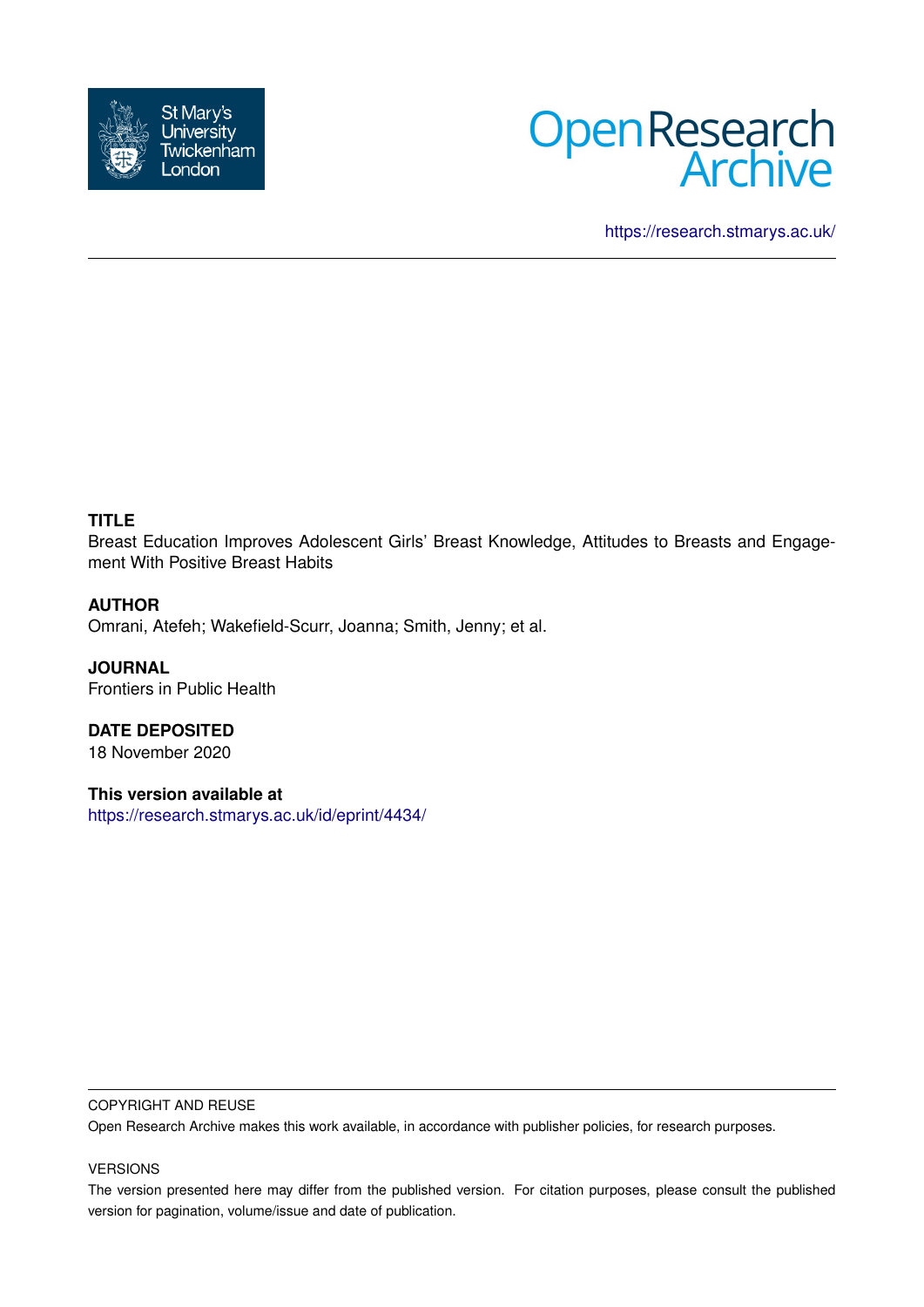



# Breast Education Improves Adolescent Girls' Breast Knowledge, Attitudes to Breasts and Engagement With Positive Breast Habits

Atefeh Omrani<sup>1,2</sup>\*, Joanna Wakefield-Scurr<sup>2</sup>, Jenny Smith<sup>2,3</sup>, Ross Wadey<sup>1</sup> and Nicola Brown<sup> $1,2$ </sup>

*<sup>1</sup> Faculty of Sport Health and Applied Science, St Mary's University, Twickenham, United Kingdom, <sup>2</sup> Research Group in Breast Health, University of Portsmouth, Portsmouth, United Kingdom, <sup>3</sup> Department of Sport and Exercise Sciences, University of Chichester, Chichester, United Kingdom*

#### **OPEN ACCESS**

#### Edited by:

*Ilknur Aydin Avci, Ondokuz Mayıs University, Turkey*

#### Reviewed by:

*Ayse Cal, Ankara Medipol University, Turkey Allison Mari Dering-Anderson, University of Nebraska Medical Center, United States*

> \*Correspondence: *Atefeh Omrani Ati.omrani@wsc.ac.uk*

#### Specialty section:

*This article was submitted to Children and Health, a section of the journal Frontiers in Public Health*

Received: *05 August 2020* Accepted: *30 September 2020* Published: *30 October 2020*

#### Citation:

*Omrani A, Wakefield-Scurr J, Smith J, Wadey R and Brown N (2020) Breast Education Improves Adolescent Girls' Breast Knowledge, Attitudes to Breasts and Engagement With Positive Breast Habits. Front. Public Health 8:591927. doi: 10.3389/fpubh.2020.591927*

Many females experience breast-related issues that are considered to negatively impact health and well-being. These include breast cancer, issues related to incorrect bra fit, and issues related to breast movement including an increased incidence of breast pain, breast sag, and embarrassment, which can be a barrier to physical activity participation. Knowledge and awareness of these breast issues among females is low. Furthermore, these breast concerns are more prevalent in adolescent girls compared to adult females, with 87% of girls reporting  $\geq$  one breast concern. This study evaluated the short- and longer-term impact of a 50 min breast education intervention on adolescent girls' (11 to 14 years) breast knowledge, attitudes to breasts and engagement with positive breast habits. A mixed methods, controlled, longitudinal, cohort design was employed, using two control schools (*n*: 412; receiving no intervention) and two intervention schools (*n*: 375; receiving the intervention) from privileged and less privileged areas. Adolescent girls in four schools completed a validated breast survey pre- and immediately post-intervention as well as 3 and 6 months post-intervention. Additionally, in one intervention school, six focus groups were conducted immediately and 4 months after the intervention. The intervention was equally effective in the two intervention schools. Following the intervention, participants in the intervention schools significantly improved their breast knowledge, their attitudes to breasts and their engagement with positive breast habits, compared to participants in the control schools, *p* < 0.01 (with large effect sizes). These improvements were sustained 6 months post-intervention. Participants described the session as "informative," it made them "feel less embarrassed" about their breasts; they also reported wanting to do more exercise and to change their bra purchasing and bra wearing habits. These novel, positive findings provide insight into the benefits of teaching adolescent girls about breasts from a young age and can be used to inform effective breast education in schools. It is recommended that education on multiple breast topics should be introduced in schools, preferably being first introduced in primary schools, with a modular structure and progressive information.

Keywords: breast education, breast health, adolescent girls, breast cancer education, bra fit, health education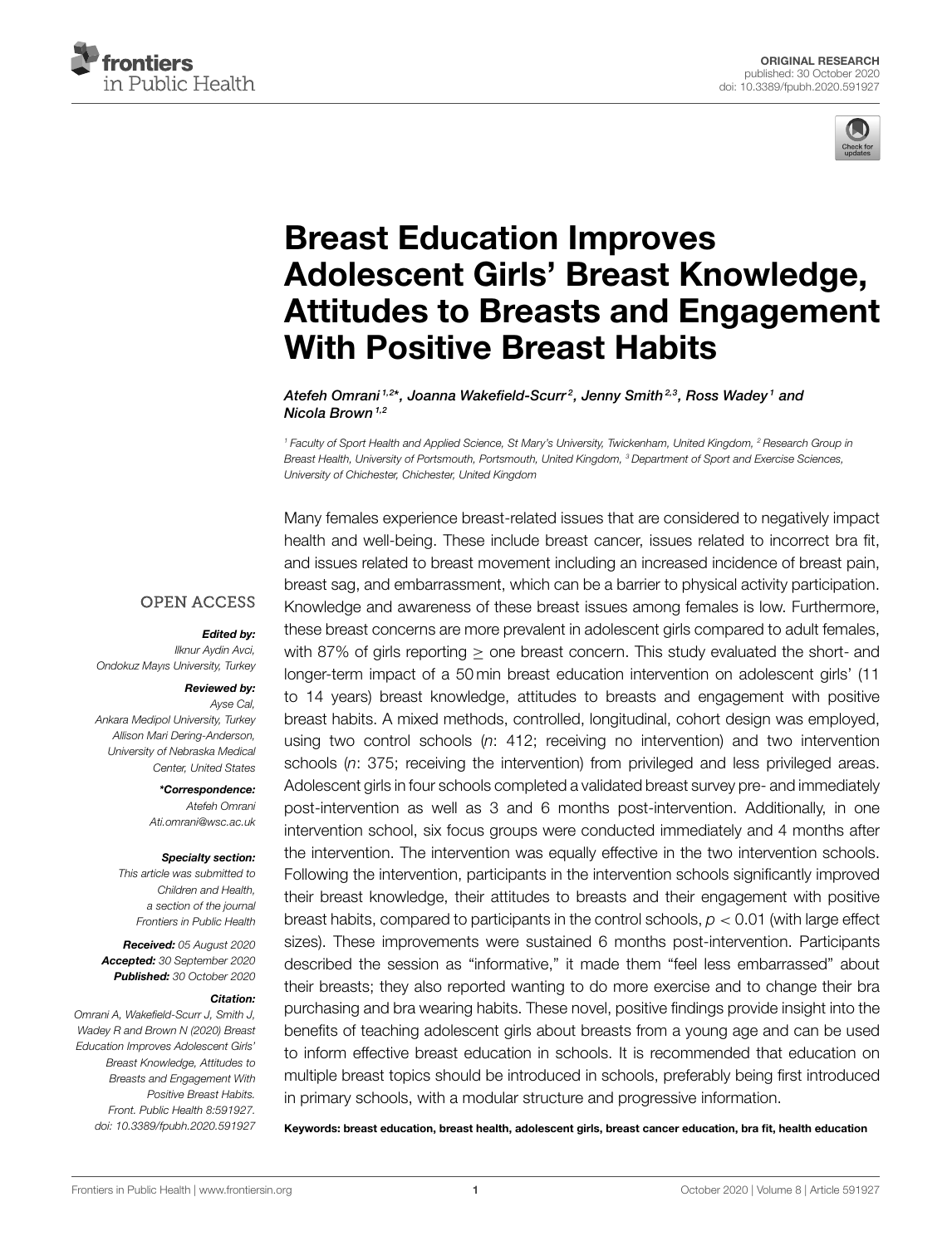# INTRODUCTION

There are negative factors associated with the breast that are considered influential to the health and well-being of adult and adolescent females (1–4). These include breast cancer, and issues related to independent breast movement and poor bra fit. Despite breast cancer being recognized as an important and serious public health issue, studies indicate that women have inadequate knowledge of breast cancer risk factors and symptoms of breast cancer (4, 5). In addition, the female breast is easily deformed by external forces such as gravity, due to its highly malleable structure (6, 7) and has been reported to move up to 4 cm during walking, to 15 cm when running without breast support (8). This breast movement can cause discomfort and embarrassment (9), exercise-related breast pain (10, 11), and may lead to breast sag (ptosis) due to potential damage of the breast structure (6). These breast-related issues also create a barrier to sports and physical activity participation, negatively affecting women's overall health and well-being (2, 12). An appropriate, well-fitted breast support (such as a sports bra) has been suggested to reduce breast movement (2, 6, 11). As the majority of women are not knowledgeable about bra sizing and fitting, with 70 to 100% of women reported to be wearing the incorrect bra size (13–16), evidence indicates that the breast-related issues described above are more prevalent in adolescents compared to adult females  $(1-3, 9, 17-19)$ .

Adolescence is a challenging time for girls; breasts and breast development can be embarrassing and confusing, negatively impacting body image, self-esteem (20), and physical activity participation (17). A survey of 2,089 school girls aged 11 to 18 years provided evidence of the need for, and guidance on breast education for this group (17, 18). The majority (87%) of girls surveyed reported  $\geq$  one breast concern such as how to check for breast cancer, breast bounce when exercising, breast pain, what boys think about girls' breasts, and how to find a bra that fits. One in four girls reported negative feelings about their breasts and more than half of girls reported their breasts as a barrier to physical activity participation, compared to one in five adult females (2). However, encouragingly 87% of girls reported wanting to know more about their breasts, with 44% wanting to learn more about breasts specifically related to physical activity.

Females experience numerous breast changes in their lifetime (21) and while most breast conditions are benign, it is important for females to be breast aware; i.e., to know how their breasts look and feel normally so they can detect any changes immediately and seek support if required (22–24). Breast education interventions are recommended as effective public health actions in the prevention and control of breast cancer (23, 25, 26). Adolescence has been recommended as an ideal age to promote breast health and breast awareness, as it is during adolescence that most future health-related lifestyles, behaviors, habits and attitudes are formed (23, 27, 28). Furthermore, when surveying 2,089 girls, the majority (72%) reported wanting to know more about breast cancer, with 69% rating this topic as extremely important (1). Increasing adolescent girls' knowledge of the risks of breast cancer and benefits of early detection may improve breast cancer outcome and survival, and encourage these behaviors in adulthood when breast cancer risk is greater (18, 29). Moreover, adolescent girls' body satisfaction and self-esteem may be improved by teaching them about breast sizes and shapes and how breasts change over time (18).

In addition to education on breast cancer, education on other breast topics is required. Education on breast support and bra fit has been suggested as an effective strategy to reduce breast movement and its associated negative health consequences (2, 6, 11). However, the bra market with its wide choice of brands, styles and sizes can be a confusing place for adolescents, making the selection of appropriate, well-fitted bras difficult (18). The majority of women are not trained in bra sizing and fitting nor have enough knowledge to make bra purchasing decisions (16). Literature suggests that females should be educated on professional bra fitting criteria to improve their ability to independently choose a well-fitted bra (30–33). Improving bra fit can also reduce the negative health outcomes associated with wearing ill-fitting bras such as deep bra furrows on the shoulders caused by excessive strap pressure, neck and back pain, and upper limb neural symptoms (13, 31). Well-designed and correctly fitted sports bras are reported to be more effective in limiting breast movement than standard fashion bras or crop tops, resulting in reduced breast pain, greater comfort and enhanced sporting performance (6, 9, 11, 30, 34). However, studies have shown that adolescent girls' knowledge of breasts, bra fit, and appropriate breast support is relatively low (3, 17, 18, 35). Furthermore, more than half of 2,089 girls surveyed reported never wearing a sports bra during exercise (11). A breast education initiative that promotes the benefits of appropriate breast support (e.g., a sports bra) and incorporates training on bra selection and fit may eliminate the breast as a barrier to physical activity participation in adolescent females (17).

Education on sensitive topics (e.g., HIV/AIDS, cancer prevention) in school settings have been shown to increase adolescents knowledge, and improve attitudes and behaviors (36– 38), demonstrating the benefits of school based health education. However, the curriculum in many countries, including the UK and the US, do not offer compulsory breast education beyond the biology of puberty (39, 40). Clark et al. (41) and Horton (42) recommend that breast education programmes address adolescents attitude barriers to breasts (e.g., embarrassment, negative feelings about breasts), in addition to addressing knowledge limitations (41, 42). Furthermore, research suggests that breast education programmes should cover multiple topics, including, but not limited to; breast awareness, breast sag, breast pain, breast size and breast changes, appropriate breast support and bra fit (18). However, previous breast education studies have focused on breast cancer and breast self-examination only in adolescent populations (35, 41–43). To date, only one education study has focused on other aspects related to the breasts such as breast movement, bra fit and appropriate breast support, though this focused on an athletic cohort (44).

Educating adolescent girls from a young age about a wide range of breast topics is likely to reduce breast-related concerns, improve attitudes to breasts and breast issues, and promote positive breast habits in adolescent girls (e.g., checking breasts, wearing a sports bra). It has been reported that the most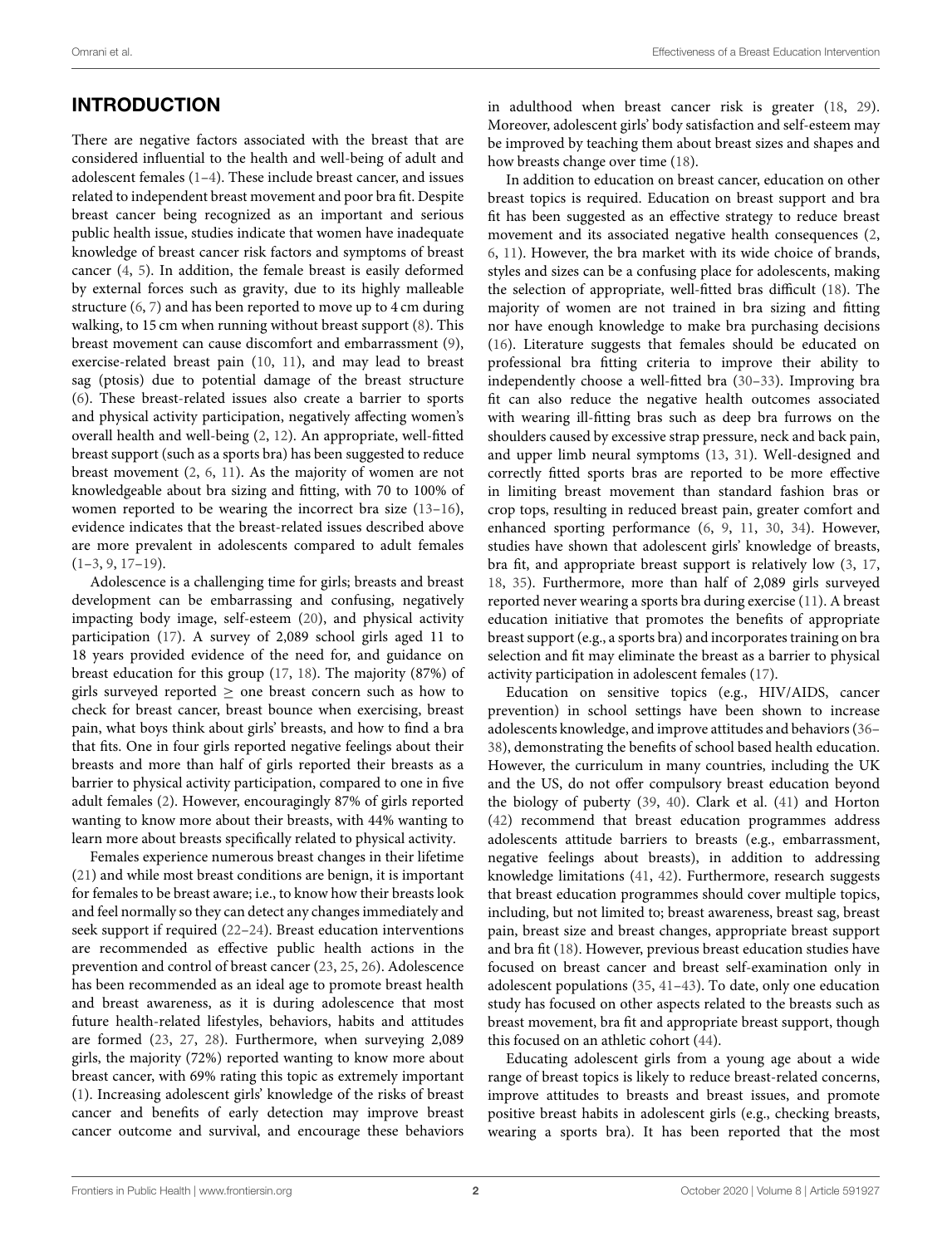Omrani et al. Effectiveness of a Breast Education Intervention

appropriate age at which breast topics should be introduced is 11 years, which is the average age of breast budding in all ethnic groups (8.5 to 13.3 years) (45, 46). Currently, breast education studies have focused on individual breast topics in isolation and have primarily assessed improvements in knowledge. No studies have incorporated education on multiple breast topics, or assessed attitudes to breasts (e.g., embarrassment, feelings about breasts), and engagement with positive breast habits. Furthermore, no qualitative data have been collected in breast education studies to provide in-depth understanding of the impact of a breast education intervention (35, 41–43). Therefore, using a mixed methods design, the primary aim of this study is to evaluate the short- and longer-term impact of a breast education intervention on adolescent schoolgirls' breast knowledge, attitudes to breasts, and engagement with positive breast habits. Additionally, the study aims to establish whether the intervention would be effective in schools of differing arealevel deprivation and socio-economic status. In addition to collecting quantitative data, focus groups were used to obtain qualitative data to gain rich insight and in-depth understanding into the effectiveness and importance of the breast education intervention (47–49). The unique emotional and cognitive characteristics of early adolescence include a strong desire to be with one's peers and a preference for group rather than oneon-one activities (50); making focus groups a developmentally appropriate qualitative method for use with this population (51, 52).

### **METHODOLOGY**

### Study Design and Study Population

To evaluate the impact of the breast education intervention, a mixed methods, controlled, longitudinal, cohort study was employed, utilizing a valid and reliable breast survey (53) together with focus groups.

Sample size calculation with the following:  $\alpha = 0.05$ ; twotailed test; power =  $0.80$ ; effect size =  $0.50$  (medium) indicated that the study needed a minimum of 128 participants, with 64 in each group. Following institutional ethical approval, two single-sex control schools (control groups;  $n = 375$ ) and two single-sex intervention schools (intervention groups;  $n = 412$ ) were recruited via a convenience sampling method. To increase the representativeness of the sample (54) and establish the effectiveness of the intervention in areas of differing area-level deprivation and socio-economic status (55), one intervention and control group (intervention-1 and control-1) were recruited from privileged areas in London, UK, with the other intervention and control group (intervention-2 and control-2) recruited from less privileged areas in London, UK. All participating schools selected an opt-out method for parent/guardian consent, whereby parents who did not wish their child to participate were required to return the consent form. All adolescent girls who participated in the study also gave informed consent. In total, 787 adolescent girls aged  $13.2 \pm 0.8$  (range 11 to 14) years took part in the study. Of these, 40.4% were Black/African/Caribbean/Black British, 23% were Asian/Asian British, 18.7% were White, 9.3% were Mixed/multiple ethnic

**TABLE 1** | Participants' mean age  $(\pm$  standard deviation) and ethnicity (%) in four groups

| Variable                                            | Intervention-<br>1<br>n: 129 | Control-1<br><i>n</i> : 121 | Intervention-<br>2<br>n: 246 | Control-2<br>n: 291 |
|-----------------------------------------------------|------------------------------|-----------------------------|------------------------------|---------------------|
| Age (years)                                         | $13.3 + 0.3$                 | $12.3 + 0.2$                | $13.4 + 0.9$                 | $13.3 + 0.9$        |
| <b>Ethnicity</b>                                    |                              |                             |                              |                     |
| White                                               | 62.8%                        | 19.8%                       | 8.5%                         | 7.2%                |
| Asian/Asian British                                 | 20.2%                        | 62%                         | 8.5%                         | 20.3%               |
| Mixed/multiple<br>ethnic groups                     | 11.6%                        | 9.9%                        | 6.9%                         | 10.0%               |
| Black/African/<br>Caribbean/Black<br><b>British</b> | 3.1%                         | $0.0\%$                     | 63%                          | 54.6%               |
| Other ethnic group                                  | 1.6%                         | 1.7%                        | 2%                           | 5.2%                |
| Did not report their<br>ethnic group                | 0.8%                         | 6.6%                        | 11%                          | 2.7%                |

groups, 3% were from other ethnic backgrounds and 5.6% did not report their ethnic group (**Table 1**).

### Breast Education Intervention

The breast education intervention was developed externally by breast health experts based on evidence obtained from the target population (17, 18) and literature on effective pedagogy for education on sensitive topics (35, 56, 57). The intervention was designed for adolescents aged 11 to 14 years. The intervention consisted of group discussions and a PowerPoint slide presentation covering a broad content including names for breasts, breast anatomy, causes of and preventing breast bounce, breast pain and breast sag, breast size and breast changes, appropriate breast support, bra sizing and bra fit, breast awareness and signs of breast cancer. Short videos were also included demonstrating the breast movement in a daily bra and a sports bra and explaining professional bra fit criteria. The education intervention was designed to take ∼50 min to deliver and was delivered by female PSHE teachers and male science teachers. To promote consistency of delivery, a detailed lesson plan and full instructions/activities were provided.

### Breast Education Intervention Evaluation Breast Survey

Adolescent girls' breast knowledge, attitudes to breasts and engagement with positive breast habits were measured using a 39-item valid and reliable breast survey (53, 58) that was designed in parallel with the development of the breast education intervention. The survey was designed with consideration of adolescents' developmental stage and underwent extensive evaluation to establish the validity and reliability of the survey, as detailed in Omrani et al. (53). The breast survey consists of two main domains (overall breast knowledge and overall attitudes to breasts), two sub domains (overall bra fit knowledge and overall breast awareness knowledge) and 10 individual subscales (**Figure 1**). Each subscale addresses a specific breast concern which is consistent with the breast needs of adolescent girls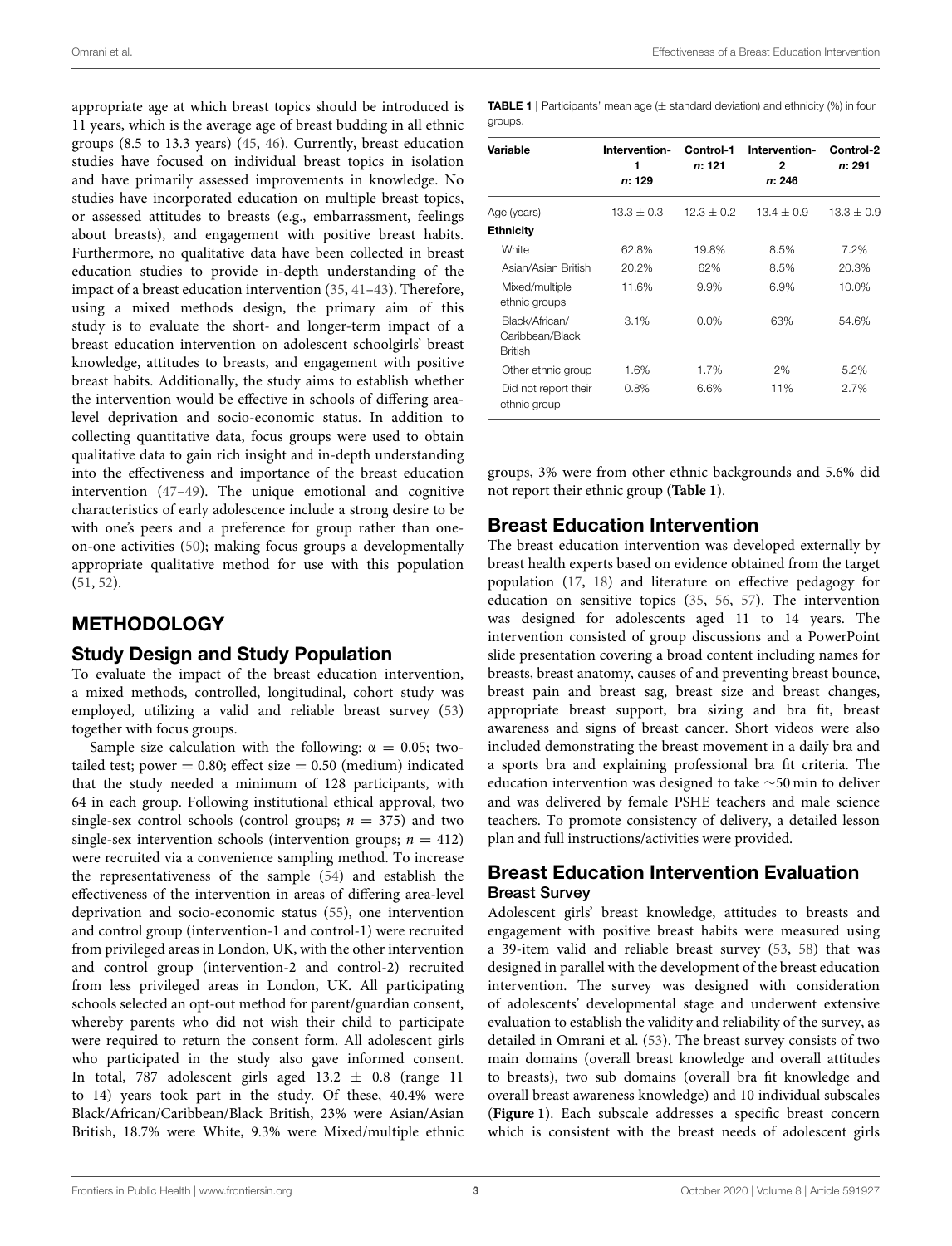

(1, 17, 18) and aligns with the content of the breast education intervention. Items utilized a Likert scale format with four possible responses for knowledge items ("completely false," "sort of false," "sort of true," and "completely true") and attitude

and habit items ["fully disagree," "mainly disagree," "mainly agree," and "fully agree" (53, 58)]. Item scores ranged from one (lowest) to four (highest), with negatively worded items reverse scored.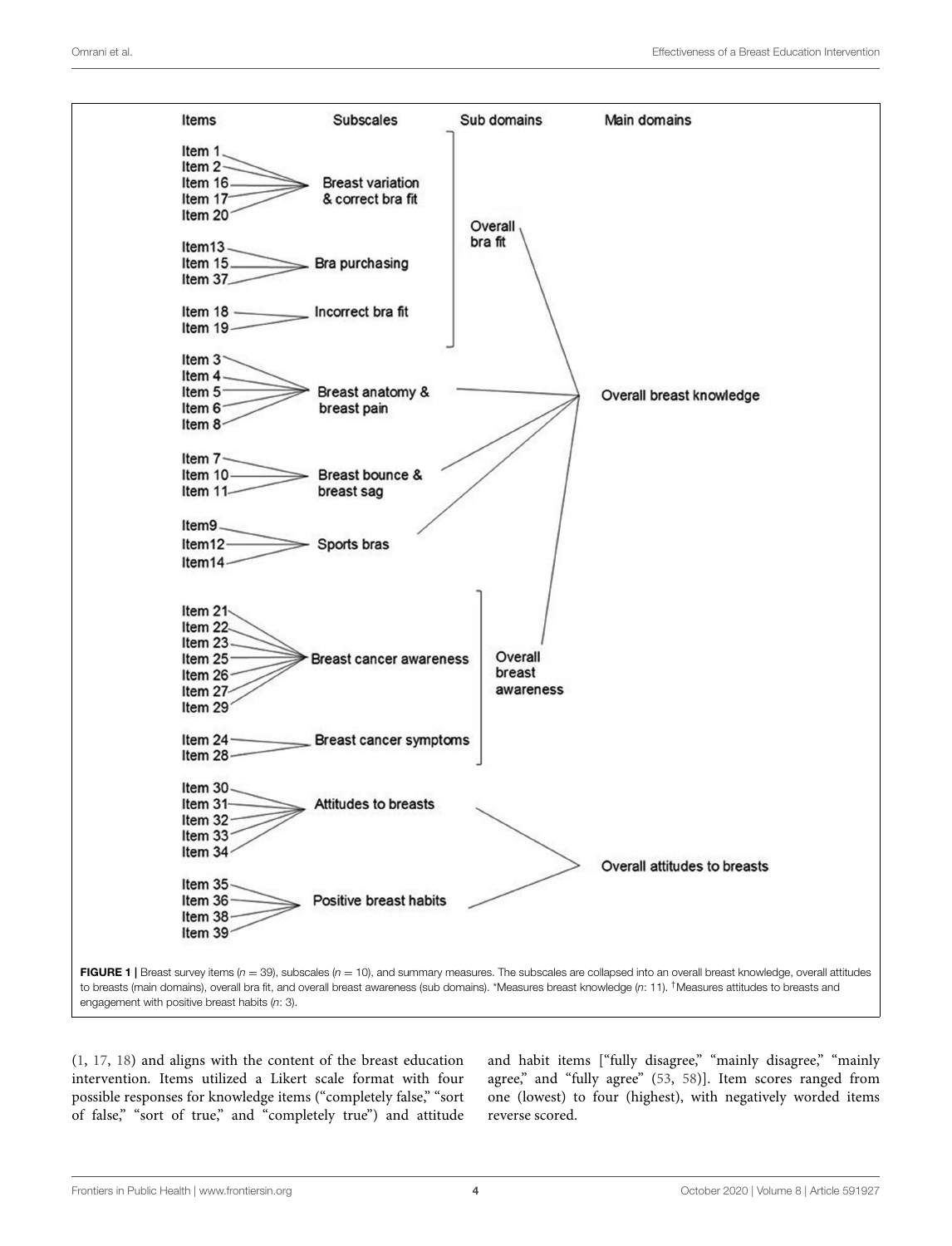To evaluate the short- and longer-term impact of the intervention, participants in all four groups completed the breast survey 1-week pre-intervention and immediately postintervention (i.e., 5 to 15 min after the delivery of the breast education session), as well as 3 and 6-months post-intervention. Participants in the intervention groups completed the breast survey electronically (47.6%) and participants in the control groups completed the breast survey on paper (52.3%) due to computer access issues. To increase reliability, the items and format of the electronic and paper-based surveys were identical (59). Participants were lost to follow-up during the study (**Figure 2**), which is a common problem in longitudinal studies (60–62). For this study, the loss to follow-up rate was  $11.4\%$  (*n*: 90; 88.6% follow-up/retention rate) in which participants had missing data at one  $(n: 79)$  or two time points  $(n: 11)$ , which is an acceptable follow-up thresholds for longitudinal cohort studies (63). Hot-deck imputation, which is a reliable and common method for handling missing data, was used to replace missing data in this study to produce a more complete dataset that is not adversely biased (64, 65).

#### Focus Groups

Focus groups were used to obtain qualitative data; three focus groups (n: 23 in total) were conducted in one intervention group immediately post-intervention, and three focus groups  $(n: 21)$  in total) were conducted with the same participants ∼4 months post-intervention. Of the participants, 52.1% were Black/African/Caribbean/Black British, 26% were White, 13% were Asian/Asian British, and 8.9% were Mixed/multiple ethnic groups.

Each focus group consisted of adolescent girls from the same school year to maintain some degree of homogeneity, capitalize on participants' shared experience (48, 66), and build rapport between group members (67). This also helped to approach discussions from different perceptions and experiences as it increased the likelihood that girls were at different stages of breast development. Of the 23 participants that took part in the focus groups immediately post-intervention, eight participants were in year 7 (11 to 12 years), nine were in year 8 (12 to 13 years) and six were in year 9 (13 to 14 years). Focus groups 4 months post-intervention were conducted in the following academic year; therefore, all participants were in a higher year (n: 21; two participants were absent). All focus groups were conducted in a classroom within the participants' school, and a semi-structured format was utilized. The duration of focus groups ranged from 45 to 50 min and were audio recorded. Following each focus group, the recordings were transcribed verbatim to maintain purity of data and enhance the truth value of the research (68).

### Analysis

#### Breast Survey—Comparison Between Intervention and Control Groups Over Time

Gain scores (difference between post-tests and pre-test) were used to take account of chance imbalances between groups and compare distinct groups in terms of their average gain over time (69, 70). To compare groups over time, a two-way mixed MANOVA assessed changes in mean gain scores of the main domains  $(n: 2)$ , sub-domains  $(n: 2)$  and individual subscale scores  $(n: 10)$  between control and intervention groups. Three gain scores were calculated; pre to immediately post-intervention, pre to 3-months post-intervention, and pre to 6-months postintervention. The significance level was set at 0.01 to control for type-I error and to correct and compensate for the violation of homogeneity of variances. A significant multivariate interaction effect was followed by testing simple effects in each of the variables separately (simple effects for groups). The mean scores for each group in separate ANOVA's were compared using the Bonferroni correction to compensate the inflated family-wise error rate  $(\alpha)$  due to multiple comparisons (71).

#### Breast Survey—Individual Group Analysis

A one-way repeated measures MANOVA was performed to assess how the mean scores of the main domains  $(n: 2)$ , sub domains (n: 2) and individual subscales (n: 10) changed over time in each group. The significance level was set at 0.05. A statistically significant multivariate interaction effect was followed by univariate analysis (one-way repeated measures ANOVAs) to assess the effect of time of testing on each dependent variable separately. Again, to compensate for family-wise error due to multiple comparisons, a Bonferroni correction was applied. Partial  $\eta$ 2 was calculated for each test; with effect sizes considered small (0.01), medium (0.06), and large ( $\geq$ 0.14) (59).

#### Focus Group Analysis

Focus group data were thematically analyzed following the framework method (72, 73). To show commonality of themes among participants and establish the pattern of data, the prevalence of certain themes were determined (74, 75). The analysis was carried out using both inductive and deductive approaches, concurrently, but with different dominancy, hence, it was "deductive-dominant" (76). This approach allowed comprehensive analysis of the data and no data was excluded on the basis that it did not "fit" a certain theme. The analysis was conducted by the lead author; however, to enhance credibility and validity of the findings, a breast health expert with qualitative analysis experience verified the focus group transcriptions and themes to triangulate the data (77). The breast health expert acted as a "critical friend" who provided critical feedback, asked provocative questions and challenged interpretations to encourage reflection, enhancing rigor of the qualitative research (78, 79).

# RESULTS

### Breast Survey—Comparison Between Intervention and Control Groups Over Time

The mean gain scores were significantly higher in the intervention groups compared to the control groups,  $p < 0.01$ , with mean gain scores ranging from 0.23 to 1.25 (out of a maximum positive score of 4 or negative score of −4) in the intervention groups, and −0.08 to 0.03 in the control groups (**Table 2**). There were no significant differences observed in the mean gain scores between the control groups, or between the intervention groups,  $p > 0.01$ . Simple effects analysis for groups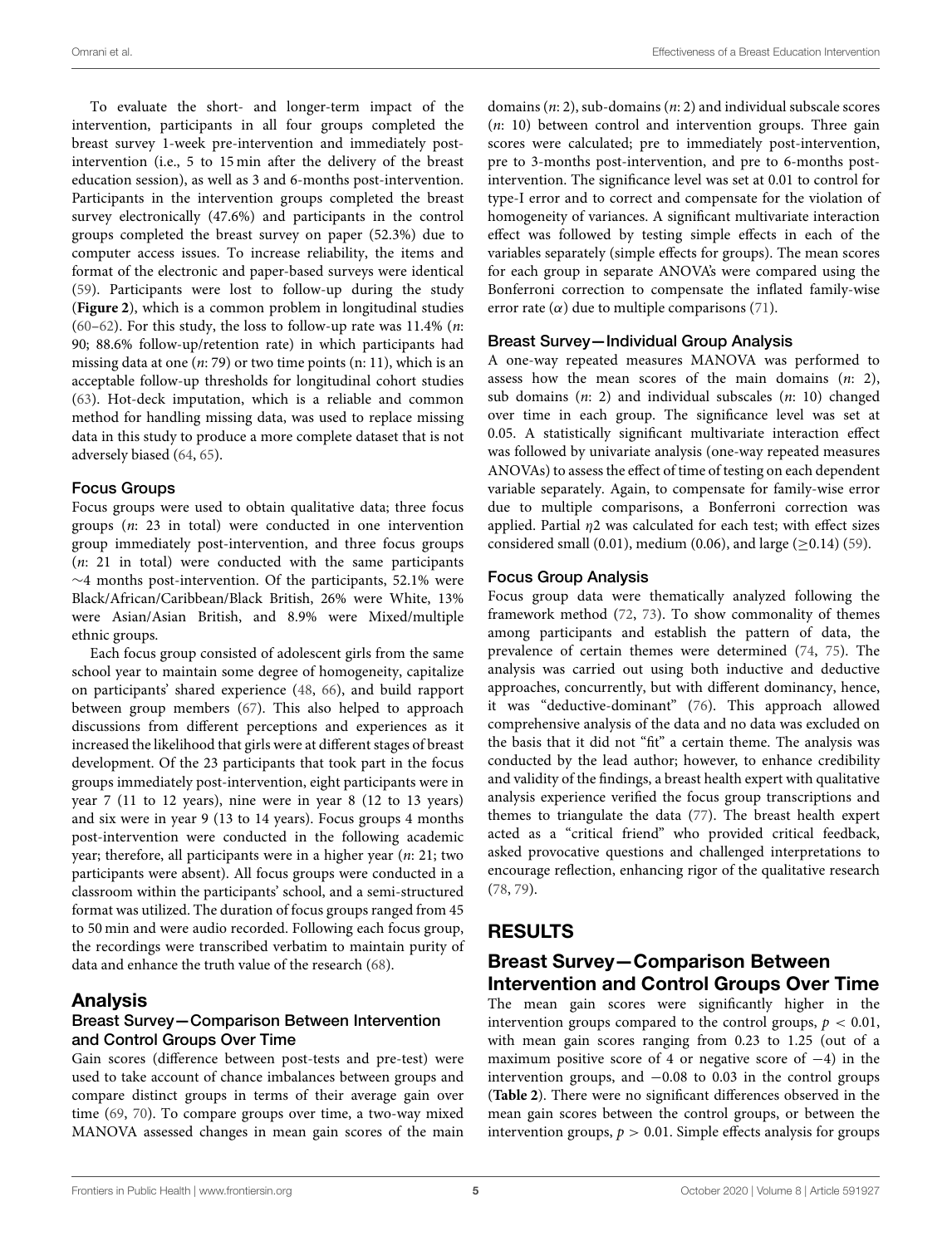

confirmed the above results; for each dependent variable (n: 14), the mean gain scores at each category of time were significantly higher in the intervention groups compared to the control groups,  $p < 0.01$ . The mean gain scores did not significantly differ between the control groups, or between the intervention groups, with the exception of subscale three ("incorrect bra fit") where mean gain scores were significantly higher in intervention-1 compared to intervention-2 (pre to 6-months post-intervention), and subscale five ("breast bounce and breast sag") where mean gain scores were significantly lower in intervention-1 compared to intervention-2 (pre to 3-months post-intervention) (**Table 2**).

### Breast Survey—Individual Group Analysis

When examining the main domains (**Figure 3**), sub-domains (**Figures 4**, **5**), and subscales (**Table 3**) that assessed knowledge, significant increases were observed in the intervention groups scores pre to post-intervention. Mean increases ranged from 0.23 to 1.24,  $p \, < \, 0.05$  with large effect sizes observed (**Table 4**). Mean knowledge scores then reduced over time, although at all subsequent time points (3- and 6-months post-intervention) remained significantly higher compared to pre-intervention,  $p < 0.05$ .

In the intervention groups, the mean scores for the main attitude domain (**Figure 6**) and subscales that measured attitudes to breasts and positive breast habits (**Table 3**) significantly increased pre to post-intervention. Mean increases ranged from 0.23 to 0.80, p < 0.05 with large effect sizes observed (**Table 4**). Further significant increases in the mean scores were observed immediately post-intervention to 3-months post-intervention,  $p \sim 0.05$ . Although mean scores decreased from 3 to 6 months post-intervention, scores remained significantly higher compared to pre-intervention,  $p < 0.05$ . In the control groups, one-way repeated measures MANOVA indicated no significant change in the mean scores over time in any of the main domains, sub-domains or subscales,  $p > 0.05$ .

# Focus Group Findings Immediately Post-intervention

Participants were allocated a number from 1 to 23, with numbers 1 to 8 representing participants in the year 7 focus group (Y7), numbers 9 to 17 representing those in the year 8 focus group (Y8) and numbers 18 to 23 representing participants in the year 9 focus group (Y9). The abbreviations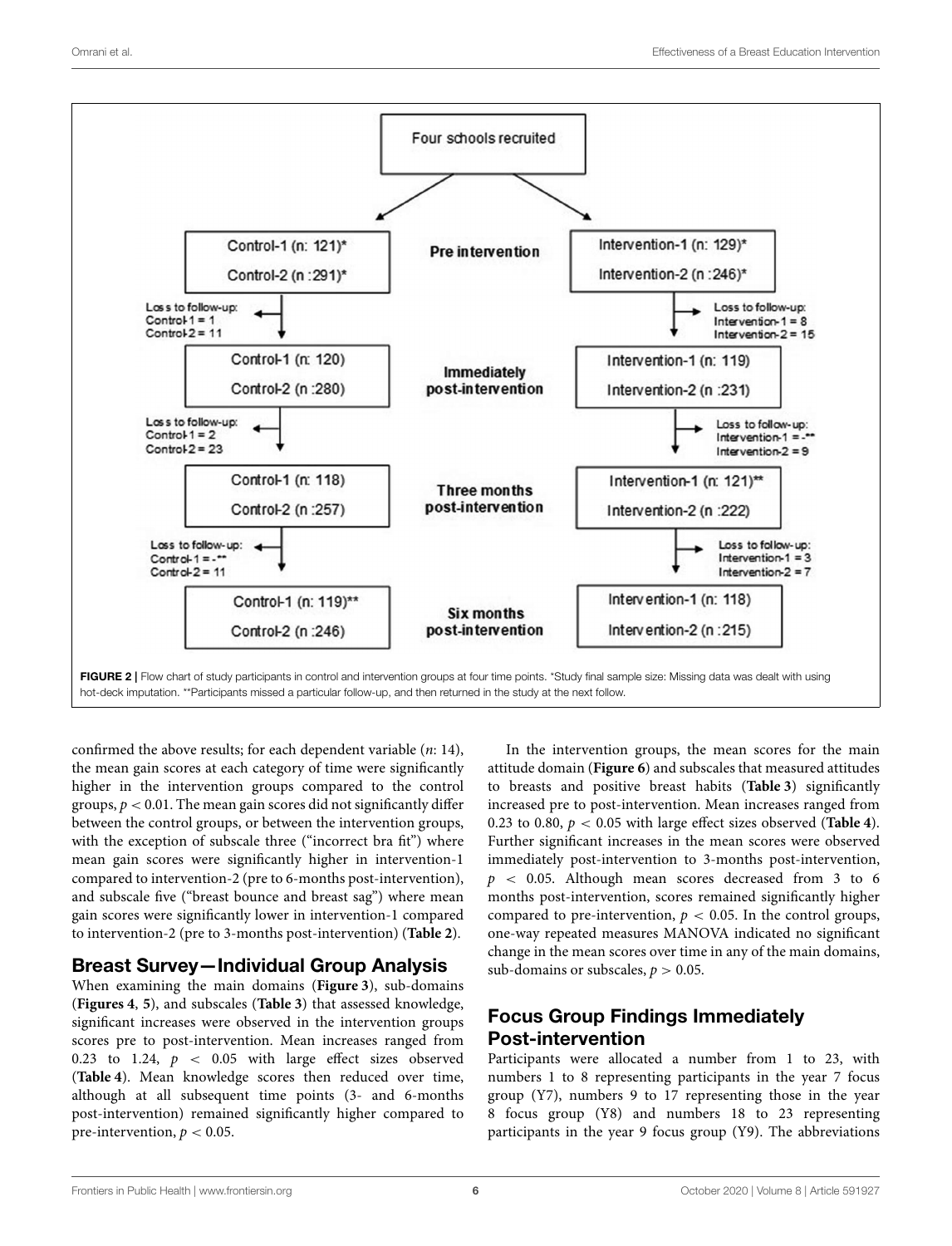TABLE 2 | Mean and standard deviation (SD) gain scores for the main domains, subdomains, and individual subscales for four groups at all time points.

| <b>Measure</b>                          | Time point                           | Intervention-1 |      | Control-1 |      | Intervention-2 |      | Control-2 |      |
|-----------------------------------------|--------------------------------------|----------------|------|-----------|------|----------------|------|-----------|------|
|                                         |                                      | Mean           | SD   | Mean      | SD   | Mean           | SD   | Mean      | SD   |
| <b>Main domains</b>                     |                                      |                |      |           |      |                |      |           |      |
| Overall breast knowledge                | Pre to immediately post-intervention | $0.71*$        | 0.30 | 0.00      | 0.20 | $0.81*$        | 0.37 | 0.00      | 0.36 |
|                                         | Pre to 3-months post-intervention    | $0.60*$        | 0.28 | 0.00      | 0.22 | $0.72*$        | 0.38 | $-0.02$   | 0.32 |
|                                         | Pre to 6 months post-intervention    | $0.54*$        | 0.30 | 0.01      | 0.32 | $0.58*$        | 0.39 | $-0.03$   | 0.34 |
| Overall attitudes to breasts            | Pre to immediately post-intervention | $0.44*$        | 0.50 | 0.00      | 0.24 | $0.36*$        | 0.39 | $-0.02$   | 0.47 |
|                                         | Pre to 3-months post-intervention    | $0.59*$        | 0.50 | 0.06      | 0.43 | $0.54*$        | 0.50 | $-0.03$   | 0.55 |
|                                         | Pre to 6-months post-intervention    | $0.47*$        | 0.56 | 0.03      | 0.37 | $0.45*$        | 0.60 | $-0.01$   | 0.56 |
| Sub domains                             |                                      |                |      |           |      |                |      |           |      |
| Overall bra fit                         | Pre to immediately post-intervention | $0.76*$        | 0.36 | 0.00      | 0.28 | $0.74*$        | 0.43 | 0.00      | 0.41 |
|                                         | Pre to 3-months post-intervention    | $0.64*$        | 0.36 | 0.00      | 0.31 | $0.67*$        | 0.45 | $-0.03$   | 0.39 |
|                                         | Pre to 6-months post-intervention    | $0.57*$        | 0.36 | 0.01      | 0.39 | $0.47*$        | 0.46 | $-0.02$   | 0.42 |
| Overall breast awareness                | Pre to immediately post-intervention | $0.72*$        | 0.41 | 0.00      | 0.29 | $0.74*$        | 0.52 | $-0.01$   | 0.51 |
|                                         | Pre to 3-months post-intervention    | $0.59*$        | 0.39 | $-0.01$   | 0.37 | $0.69*$        | 0.51 | 0.02      | 0.49 |
|                                         | Pre to 6-months post-intervention    | $0.50*$        | 0.45 | $-0.03$   | 0.41 | $0.51*$        | 0.54 | 0.00      | 0.53 |
| <b>Subscales</b>                        |                                      |                |      |           |      |                |      |           |      |
| S1-Breast variation and correct bra fit | Pre to immediately post-intervention | $0.79*$        | 0.51 | 0.03      | 0.39 | $0.76*$        | 0.50 | 0.01      | 0.54 |
|                                         | Pre to 3-months post-intervention    | $0.71*$        | 0.50 | 0.03      | 0.43 | $0.69*$        | 0.52 | $-0.03$   | 0.49 |
|                                         | Pre to 6-months post-intervention    | $0.70*$        | 0.49 | 0.07      | 0.47 | $0.57*$        | 0.57 | $-0.03$   | 0.52 |
| S2-Bra purchasing                       | Pre to immediately post-intervention | $0.46*$        | 0.54 | $-0.06$   | 0.36 | $0.44*$        | 0.65 | $-0.08$   | 0.67 |
|                                         | Pre to 3-months post-intervention    | $0.29*$        | 0.59 | $-0.06$   | 0.41 | $0.44*$        | 0.65 | $-0.08$   | 0.67 |
|                                         | Pre to 6-months post-intervention    | $0.23*$        | 0.62 | $-0.05$   | 0.51 | $0.41*$        | 0.67 | 0.00      | 0.67 |
| S3-Incorrect bra fit                    | Pre to immediately post-intervention | $1.05*$        | 0.70 | 0.02      | 0.77 | $1.05*$        | 0.80 | $-0.03$   | 0.78 |
|                                         | Pre to 3-months post-intervention    | $0.96*$        | 0.72 | $-0.04$   | 0.78 | $0.99*$        | 0.80 | $-0.02$   | 0.87 |
|                                         | Pre to 6-months post-intervention    | $0.80*$        | 0.76 | $-0.04$   | 0.85 | $0.39*$        | 0.93 | $-0.04$   | 0.81 |
| S4-Breast anatomy and breast pain       | Pre to immediately post-intervention | $0.70*$        | 0.46 | $-0.02$   | 0.38 | $0.91*$        | 0.52 | 0.00      | 0.53 |
|                                         | Pre to 3-months post-intervention    | $0.58*$        | 0.47 | 0.04      | 0.43 | $0.76*$        | 0.53 | $-0.02$   | 0.51 |
|                                         | Pre to 6-months post-intervention    | $0.57*$        | 0.46 | 0.04      | 0.48 | $0.69*$        | 0.51 | $-0.07$   | 0.52 |
| S5-Breast bounce and breast sag         | Pre to immediately post-intervention | $0.82*$        | 0.59 | 0.03      | 0.59 | $1.09*$        | 0.59 | $-0.05$   | 0.59 |
|                                         | Pre to 3-months post-intervention    | $0.70*$        | 0.60 | 0.08      | 0.61 | $1.00*$        | 0.61 | 0.01      | 0.70 |
|                                         | Pre to 6-months post-intervention    | $0.67*$        | 0.62 | 0.09      | 0.69 | $0.94*$        | 0.70 | 0.02      | 0.75 |
| S6-Sports bras                          | Pre to immediately post-intervention | $0.50*$        | 0.55 | 0.05      | 0.42 | $0.74*$        | 0.55 | $-0.07$   | 0.63 |
|                                         | Pre to 3-months post-intervention    | $0.44*$        | 0.53 | $-0.03$   | 0.53 | $0.68*$        | 0.57 | $-0.05$   | 0.57 |
|                                         | Pre to 6-months post-intervention    | $0.33*$        | 0.57 | 0.04      | 0.58 | $0.54*$        | 0.65 | $-0.05$   | 0.61 |
| S7-Breast awareness                     | Pre to immediately post-intervention | $0.60*$        | 0.45 | 0.00      | 0.32 | $0.65*$        | 0.56 | $-0.02$   | 0.53 |
|                                         | Pre to 3-months post-intervention    | $0.46*$        | 0.44 | 0.03      | 0.42 | $0.59*$        | 0.56 | 0.03      | 0.54 |
|                                         | Pre to 6-months post-intervention    | $0.40*$        | 0.48 | $-0.04$   | 0.47 | $0.48*$        | 0.59 | $-0.02$   | 0.60 |
| S8-Breast cancer symptoms               | Pre to immediately post-intervention | $1.25*$        | 0.70 | 0.04      | 0.54 | $1.09*$        | 0.75 | $-0.02$   | 0.83 |
|                                         | Pre to 3-months post-intervention    | $1.07*$        | 0.69 | $-0.02$   | 0.74 | $1.03*$        | 0.74 | $-0.03$   | 0.90 |
|                                         | Pre to 6-months post-intervention    | $0.91*$        | 0.74 | 0.00      | 0.73 | $0.59*$        | 0.85 | 0.00      | 0.86 |
| S9-Attitudes to breasts                 | Pre to immediately post-intervention | $0.23*$        | 0.59 | $-0.03$   | 0.33 | $0.31*$        | 0.52 | $-0.06$   | 0.63 |
|                                         | Pre to 3-months post-intervention    | $0.45*$        | 0.53 | $-0.10$   | 0.57 | $0.37*$        | 0.62 | $-0.07$   | 0.68 |
|                                         | Pre to 6-months post-intervention    | $0.28*$        | 0.63 | $-0.01$   | 0.48 | $0.33*$        | 0.73 | $-0.04$   | 0.69 |
| S10-Positive breast habits              | Pre to immediately post-intervention | $0.69*$        | 0.72 | 0.05      | 0.38 | $0.44*$        | 0.51 | $-0.01$   | 0.63 |
|                                         | Pre to 3-months post-intervention    | $0.79*$        | 0.72 | 0.04      | 0.61 | $0.80*$        | 0.69 | 0.00      | 0.74 |
|                                         | Pre to 6-months post-intervention    | $0.74*$        | 0.71 | 0.10      | 0.61 | $0.57*$        | 0.80 | 0.01      | 0.73 |

*S, subscale.*

\**significant difference compared to control group, p* < *0.01.*

*† significant difference compared to intervention group, p* < *0.01.*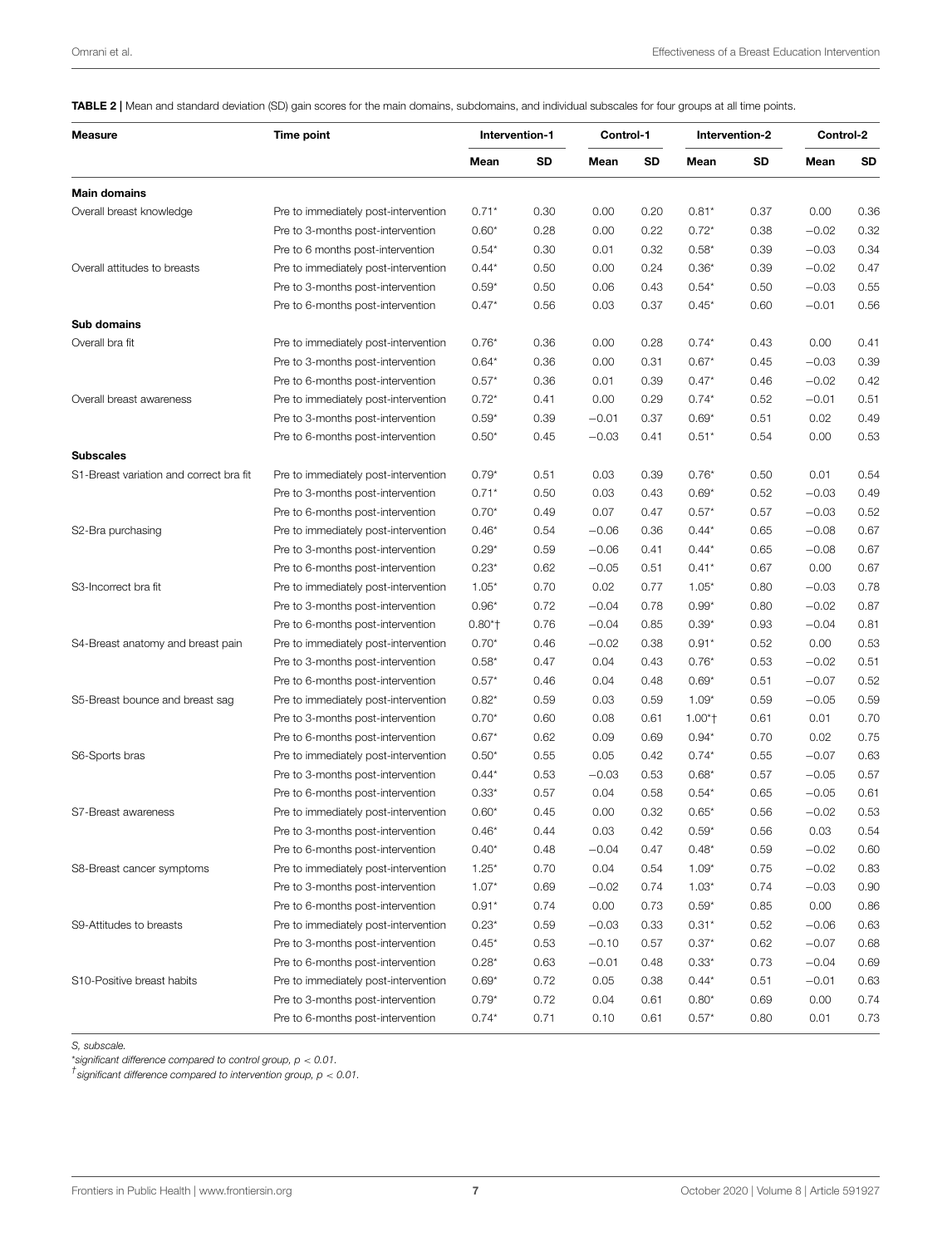

FIGURE 3 | Mean and standard deviation of the main domain "overall breast knowledge" in four groups over time (range 1-4). \*Significant difference compared to pre-intervention,  $p < 0.025$ ; <sup>†</sup>Significant difference compared to previous time-point,  $p < 0.025$ ;  $\frac{1}{2}$ Significant difference between immediately to 6-months post-intervention, *p* < 0.025.



Y7, Y8, and Y9 are used to clarify the nature of focus groups. Following the iterative analysis of data obtained from the focus groups, four core themes emerged as explained below (**Table 5**).

#### Theme 1. Immediate Advances in Knowledge

Across all focus groups, participants confirmed that their breast knowledge had increased. Prior to the education session, participants described their breast knowledge as "very poor." However, after the session participants described their breast knowledge as "very good" and "much more than it was before." Words and phrases repeatedly used by participants to describe the session were "very good," "informative," "helpful," "important," "useful," "interesting," "new experience," "opened my eyes," "really insightful," and "appropriate." Participants felt that before the session they were "gullible" and easily believed "rumors" and "myths" about breasts. However, the session made them recognize that "there's a different story" and "the myths are really stupid and do not make any sense" because they have "true knowledge about breasts." P23-Y9 said "Before, it [breast knowledge] was quite bad and now it's [breast session] like really opened my eyes and I know now a lot more." This was supported by P19-Y9, "There were stuff that I knew but not enough."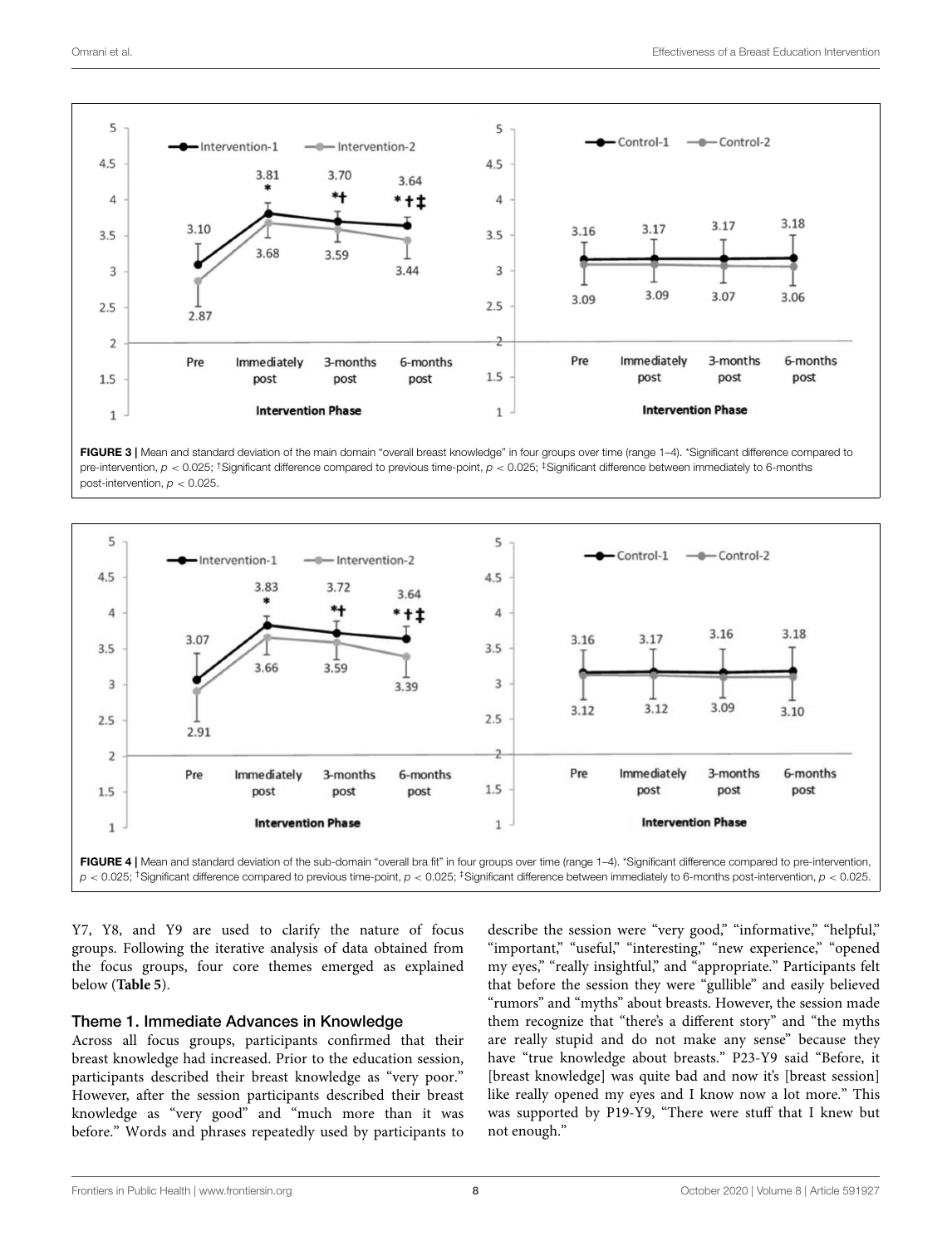

FIGURE 5 | Mean and standard deviation of the sub-domain "overall breast awareness" in four groups over time (range 1-4). \*Significant difference compared to pre-intervention, *p* < 0.025; †Significant difference compared to previous time-point, *p* < 0.025; ‡Significant difference between immediately to 6-months post-intervention, *p* < 0.025.

Following further discussion amongst the groups, it became apparent that increased knowledge about different breast sizes and shapes helped participants to recognize that breast variation is normal:

If your breasts are like two different sizes or like one is big and then the other one is small, you're knowing that it doesn't necessarily mean that you have an illness or something like that, it can mean that it's just natural and you haven't done anything to make your boobs like that, it is not an illness, it's normal. (P15-Y8)

Participants also increased their knowledge about breast bounce, breast sag and breast pain, and reported that this made them realize the importance of wearing appropriate breast support:

I think that it is helpful to know that breasts move 15 cm [during exercise] because if you don't wear a sports bra, like it could be very painful because I had that experience and I think it's helpful to know that it moves 15 cm. (P3-Y7)

In addition, participants reported learning about bras, bra fitting, professional bra fitting criteria and how bra sizes work; this enabled them to explain how a bra should fit properly:

When you wear a bra, like a bra or a sports bra, your breasts should be covered, you have to fit like properly, and if it's very tight or if it's too tight, it may cause your breasts to swell and feel like very sore, and then if it fits like properly it would, like, cause no damage to your breasts. (P2-Y7)

A further topic that participants reported enhanced knowledge of following the session was breast awareness and the importance of checking their breasts. P4-Y7 summarized the topic by saying:

I think another helpful part of the session was where you can see where breast cancer is, like where you check and look for stuff, under your armpits, on your breasts, under your breasts (P8- Y7: under the collar bones). I think it was really helpful just to know. If you don't have it, it's very helpful just in case to see if you have it.

#### Theme 2. Time for a Positive Change

The session positively impacted participants' breast habits. All participants agreed that they were going to make a positive change to their breast habits, for example, checking their breasts, getting fitted for bras (either checking the fit themselves or having a professional bra fit). Participants acknowledged being more breast aware and that they would now check their breasts regularly. The following was a typical conversation about breast awareness that occurred in all focus groups:

I'm going to check [breasts] more often, check for any changes or symptoms or check for a lump and stuff like that because I know how important it is.

Participants also explained that as a result of learning about bra fitting and bra sizes, they will now check if their bra fits properly. Moreover, they stated that they will wear appropriate breast support (e.g., a sports bra) for physical activity, as illustrated in the following quotation:

Usually, I have sports bras at home, but I wouldn't use them but I'm going to now. Whenever I'm like running and my breasts are going up and down, it hurts me a lot because I didn't know about sports bras and stuff, but then I always went through pain when they were going up and down, but now I know that I can use sports bras when I do sports and it would not hurt as much as it did before. (P1-Y7)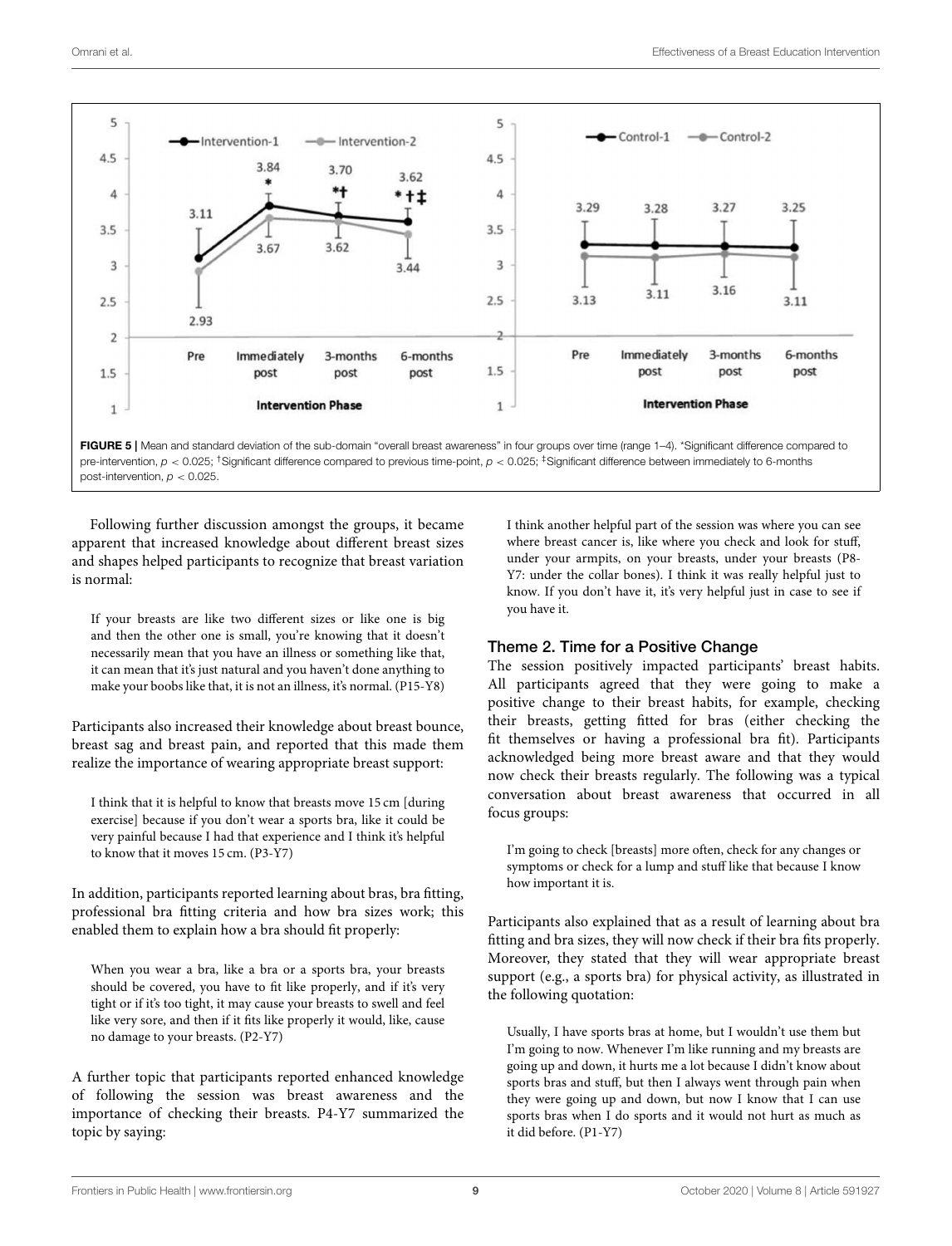TABLE 3 | Mean and standard deviation (SD) scores for the 10 individual subscales for four groups at all time points.

| <b>Subscale</b>                         | Time point                    | Intervention-1 |      | Control-1 |      | Intervention-2 |      | Control-2 |           |
|-----------------------------------------|-------------------------------|----------------|------|-----------|------|----------------|------|-----------|-----------|
|                                         |                               | Mean           | SD   | Mean      | SD   | Mean           | SD   | Mean      | <b>SD</b> |
| Knowledge subscales                     |                               |                |      |           |      |                |      |           |           |
| S1-Breast variation and correct bra fit | Pre intervention              | 3.09           | 0.48 | 3.21      | 0.39 | 2.97           | 0.49 | 3.17      | 0.45      |
|                                         | Immediately post-intervention | $3.89*$        | 0.17 | 3.24      | 0.40 | $3.74*$        | 0.26 | 3.19      | 0.48      |
|                                         | 3-months post-intervention    | $3.81*$        | 0.19 | 3.25      | 0.46 | $3.66*$        | 0.27 | 3.14      | 0.39      |
|                                         | 6-months post-intervention    | $3.79^{\ast}$  | 0.21 | 3.28      | 0.44 | $3.54*+1$      | 0.34 | 3.12      | 0.48      |
| S2-Bra purchasing                       | Pre intervention              | 3.28           | 0.52 | 3.45      | 0.41 | 3.05           | 0.61 | 3.32      | 0.57      |
|                                         | Immediately post-intervention | $3.75*$        | 0.23 | 3.39      | 0.46 | $3.57*$        | 0.37 | 3.24      | 0.55      |
|                                         | 3-months post-intervention    | $3.58*$        | 0.37 | 3.39      | 0.41 | $3.50*$        | 0.39 | 3.24      | 0.46      |
|                                         | 6-months post-intervention    | $3.51*$        | 0.37 | 3.40      | 0.45 | $3.47*+1$      | 0.45 | 3.32      | 0.50      |
| S3-Incorrect bra fit                    | Pre intervention              | 2.72           | 0.71 | 2.65      | 0.70 | 2.58           | 0.77 | 2.72      | 0.73      |
|                                         | Immediately post-intervention | $3.78*$        | 0.38 | 2.68      | 0.72 | $3.63*$        | 0.47 | 2.70      | 0.74      |
|                                         | 3-months post-intervention    | $3.69*$        | 0.33 | 2.61      | 0.69 | $3.57*$        | 0.39 | 2.71      | 0.67      |
|                                         | 6-months post-intervention    | $3.53*+1$      | 0.38 | 2.61      | 0.70 | $2.97*+1$      | 0.69 | 2.69      | 0.61      |
| S4-Breast anatomy and breast pain       | Pre intervention              | 3.12           | 0.44 | 2.99      | 0.38 | 2.81           | 0.48 | 3.08      | 0.44      |
|                                         | Immediately post-intervention | $3.82*$        | 0.21 | 2.97      | 0.37 | $3.73*$        | 0.29 | 3.09      | 0.43      |
|                                         | 3-months post-intervention    | $3.71*$        | 0.25 | 3.03      | 0.37 | $3.58*$        | 0.28 | 3.05      | 0.41      |
|                                         | 6-months post-intervention    | $3.69*$        | 0.19 | 3.02      | 0.47 | $3.50*$        | 0.33 | 3.00      | 0.43      |
| S5-Breast bounce and breast sag         | Pre intervention              | 2.98           | 0.56 | 2.98      | 0.50 | 2.51           | 0.56 | 2.78      | 0.59      |
|                                         | Immediately post-intervention | $3.81*$        | 0.25 | 3.02      | 0.52 | $3.61*$        | 0.39 | 2.73      | 0.62      |
|                                         | 3-months post-intervention    | $3.68*$        | 0.29 | 3.06      | 0.54 | $3.52*$        | 0.36 | 2.80      | 0.57      |
|                                         | 6-months post-intervention    | $3.66*$        | 0.29 | 3.07      | 0.57 | $3.45*$        | 0.46 | 2.81      | 0.60      |
| S6-Sports bras                          | Pre intervention              | 3.31           | 0.49 | 3.33      | 0.45 | 2.99           | 0.52 | 3.25      | 0.50      |
|                                         | Immediately post-intervention | $3.81*$        | 0.25 | 3.37      | 0.44 | $3.74*$        | 0.31 | 3.18      | 0.54      |
|                                         | 3-months post-intervention    | $3.75*$        | 0.27 | 3.29      | 0.49 | $3.68*$        | 0.33 | 3.20      | 0.45      |
|                                         | 6-months post-intervention    | $3.65*$        | 0.29 | 3.38      | 0.47 | $3.54*+1$      | 0.42 | 3.19      | 0.50      |
| S7-Breast awareness                     | Pre intervention              | 3.32           | 0.46 | 3.49      | 0.34 | 3.11           | 0.59 | 3.36      | 0.47      |
|                                         | Immediately post-intervention | $3.92*$        | 0.12 | 3.47      | 0.41 | $3.76*$        | 0.25 | 3.32      | 0.40      |
|                                         | 3-months post-intervention    | $3.79*$        | 0.19 | 3.52      | 0.40 | $3.70*$        | 0.23 | 3.39      | 0.36      |
|                                         | 6-months post-intervention    | $3.72^{*}$     | 0.20 | 3.44      | 0.42 | $3.60*$        | 0.36 | 3.33      | 0.50      |
| S8-Breast cancer symptoms               | Pre intervention              | 2.39           | 0.62 | 2.61      | 0.63 | 2.32           | 0.62 | 2.37      | 0.66      |
|                                         | Immediately post-intervention | $3.63*$        | 0.44 | 2.65      | 0.56 | $3.40*$        | 0.56 | 2.34      | 0.67      |
|                                         | 3-months post-intervention    | $3.46*$        | 0.46 | 2.58      | 0.60 | $3.35*$        | 0.47 | 2.36      | 0.72      |
|                                         | 6-months post-intervention    | $3.30*$        | 0.42 | 2.60      | 0.63 | $2.91*+1$      | 0.64 | 2.39      | 0.71      |
| <b>Attitude and habits subscales</b>    |                               |                |      |           |      |                |      |           |           |
| S9-Attitudes to breasts                 | Pre intervention              | 3.09           | 0.56 | 3.16      | 0.45 | 2.88           | 0.68 | 2.98      | 0.65      |
|                                         | Immediately post-intervention | $3.32*$        | 0.55 | 3.13      | 0.48 | $3.20*$        | 0.61 | 2.91      | 0.51      |
|                                         | 3-months post-intervention    | $3.54*$        | 0.35 | 3.05      | 0.51 | $3.26*$        | 0.57 | 2.91      | 0.42      |
|                                         | 6-months post-intervention    | $3.37*$        | 0.39 | 3.14      | 0.54 | $3.22*$        | 0.60 | 2.93      | 0.58      |
| S10-Positive breast habits              | Pre intervention              | 2.50           | 0.68 | 2.41      | 0.63 | 2.43           | 0.65 | 2.72      | 0.66      |
|                                         | Immediately post-intervention | $3.20*$        | 0.52 | 2.47      | 0.60 | $2.88*$        | 0.56 | 2.74      | 0.60      |
|                                         |                               |                |      |           |      |                |      |           | 0.44      |
|                                         | 3-months post-intervention    | $3.30*$        | 0.49 | 2.46      | 0.59 | $3.24*$        | 0.53 | 2.74      |           |
|                                         | 6-months post-intervention    | $3.09*$        | 0.56 | 2.52      | 0.62 | $3.00*$        | 0.65 | 2.75      | 0.59      |

*S, subscale.*

\**Significant difference compared to pre-intervention, p* < *0.025.*

*† Significant difference compared to previous time-point, p* < *0.025.*

*‡ Significant difference between immediately to 6-months post-intervention, p* < *0.025.*

In addition to making changes in their own breast habits, participants felt that the session enabled them to pass on knowledge and advice to their peers and family members, as shown below:

I think this session has given me more knowledge that I could pass on to people my age, like find it useful for them, and now that I know this much, I think people would try to appreciate it and that they would know more than they knew before. (P5-Y7)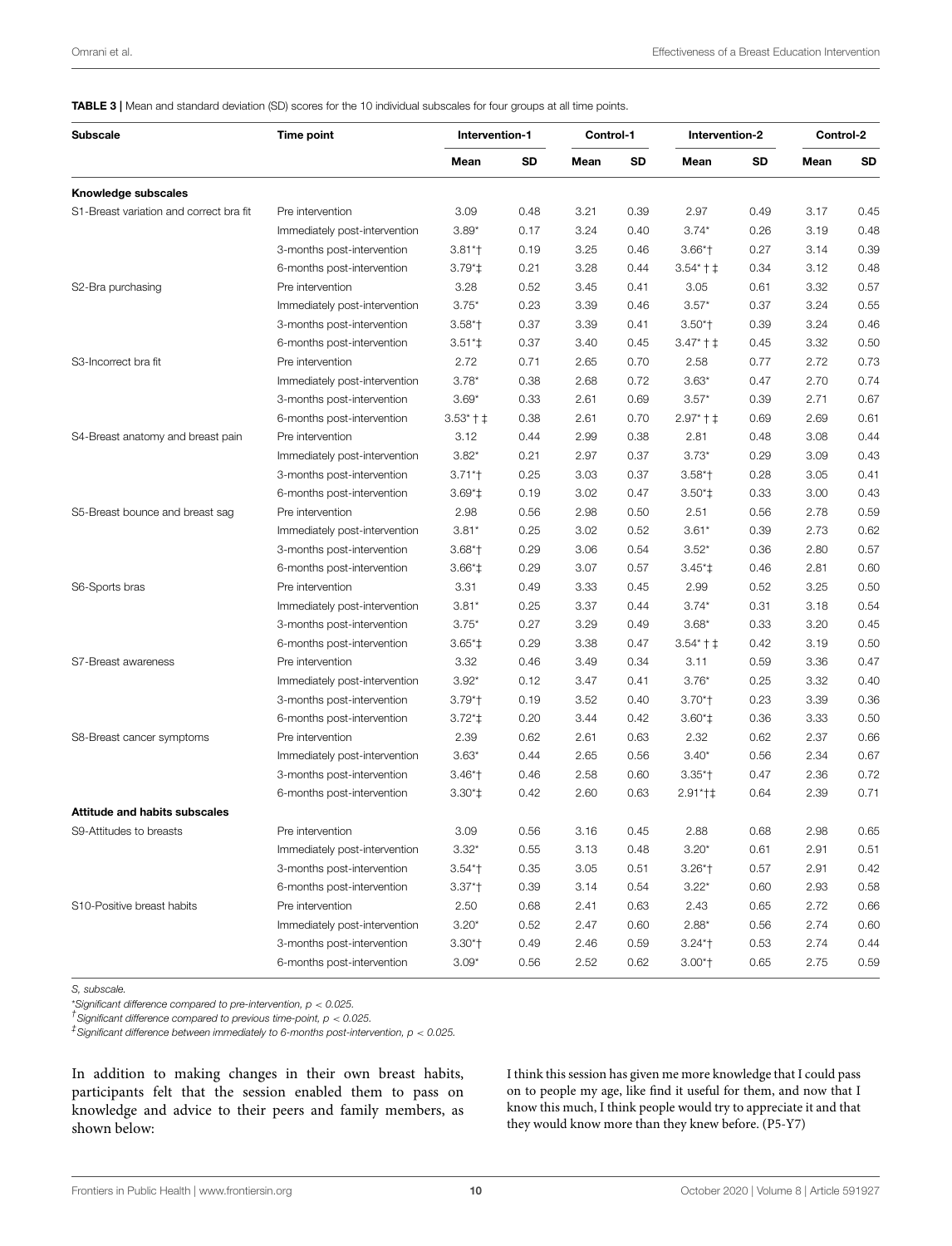#### Theme 3. Rethinking Attitudes to Breasts

Learning about breasts and breast issues made participants feel more comfortable and less embarrassed about their breasts and talking about breasts. The majority of participants reported having a more positive attitude toward their breasts. Three participants did not report any changes in their attitudes toward breasts because, encouragingly, they had a positive attitude before, "I was fine before because that's part of my body, I should be proud of my body" (P2-Y9). A sentiment shared

**TABLE 4** | Effect sizes (Partial  $n2^*$ ) related to change over time in the intervention groups.

| <b>Measure</b>                          | Partial $\eta$ 2 |                |  |  |  |
|-----------------------------------------|------------------|----------------|--|--|--|
|                                         | Intervention-1   | Intervention-2 |  |  |  |
| <b>Main domains</b>                     |                  |                |  |  |  |
| Overall breast knowledge                | 0.78             | 0.71           |  |  |  |
| Overall attitudes to breasts            | 0.39             | 0.31           |  |  |  |
| Sub-domains                             |                  |                |  |  |  |
| Overall bra fit                         | 0.73             | 0.60           |  |  |  |
| Overall breast awareness                | 0.64             | 0.53           |  |  |  |
| <b>Subscales</b>                        |                  |                |  |  |  |
| S1-Breast variation and correct bra fit | 0.63             | 0.54           |  |  |  |
| S2-Bra purchasing                       | 0.22             | 0.25           |  |  |  |
| S3-Incorrect bra fit                    | 0.56             | 0.45           |  |  |  |
| S4-Breast anatomy and breast pain       | 0.57             | 0.61           |  |  |  |
| S5-Breast bounce and breast sag         | 0.53             | 0.60           |  |  |  |
| S6-Sports bras                          | 0.32             | 0.44           |  |  |  |
| S7-Breast awareness                     | 0.51             | 0.44           |  |  |  |
| S8-Breast cancer symptoms               | 0.61             | 0.45           |  |  |  |
| S9-Attitudes to breasts                 | 0.19             | 0.12           |  |  |  |
| S <sub>10</sub> -Positive breast habits | 0.42             | 0.33           |  |  |  |

*S, subscale.*

by participants in all the focus groups was that they should be proud of their breasts. They also commented that having increased knowledge about breasts enabled them to "understand breasts more" and as a result they reported "feeling more mature," "less embarrassed" and "more confident and comfortable talking about breasts." One participant talked about her "flat chest" and that the session had changed her attitudes toward her breasts:

People were just like having big breasts, and I was just there like why are you so flat girl? [talking about herself], and then now I'm just like yep, you are flat, and you are proud. (P3-Y7)

Seven out of nine participants in the Y8 focus group reported that their breasts had some effects on their physical activity participation. They reported that "knowing about breasts" and "doing the right things" can help them to be more physically active and increase their physical activity participation. This topic was only discussed with girls in the Y8 focus group because in the other focus groups there was not enough time to explore this topic.

Some people might not want to do it [physical activity] because they might be embarrassed, especially in sports days when you are running and your boobs are just like all over the place, like touching the floor and coming back. If you know how to prevent

**TABLE 5 | Themes for the six focus groups.** 

#### Themes

Immediately post-intervention: 1. Immediate advances in knowledge

- 2. Time for a positive change
	- 3. The intervention moving forward
- 3. Rethinking attitudes to breasts 4. Girls' perception of the session
- ∼ Four months post-intervention:
- 1. Knowledge retention
- 2. Applying the knowledge gained
- 



FIGURE 6 | Mean and standard deviation of the main domain "overall attitudes to breasts" in four groups over time (range 1-4). \*Significant difference compared to pre-intervention, *p* < 0.025; †Significant difference compared to previous time-point, *p* < 0.025.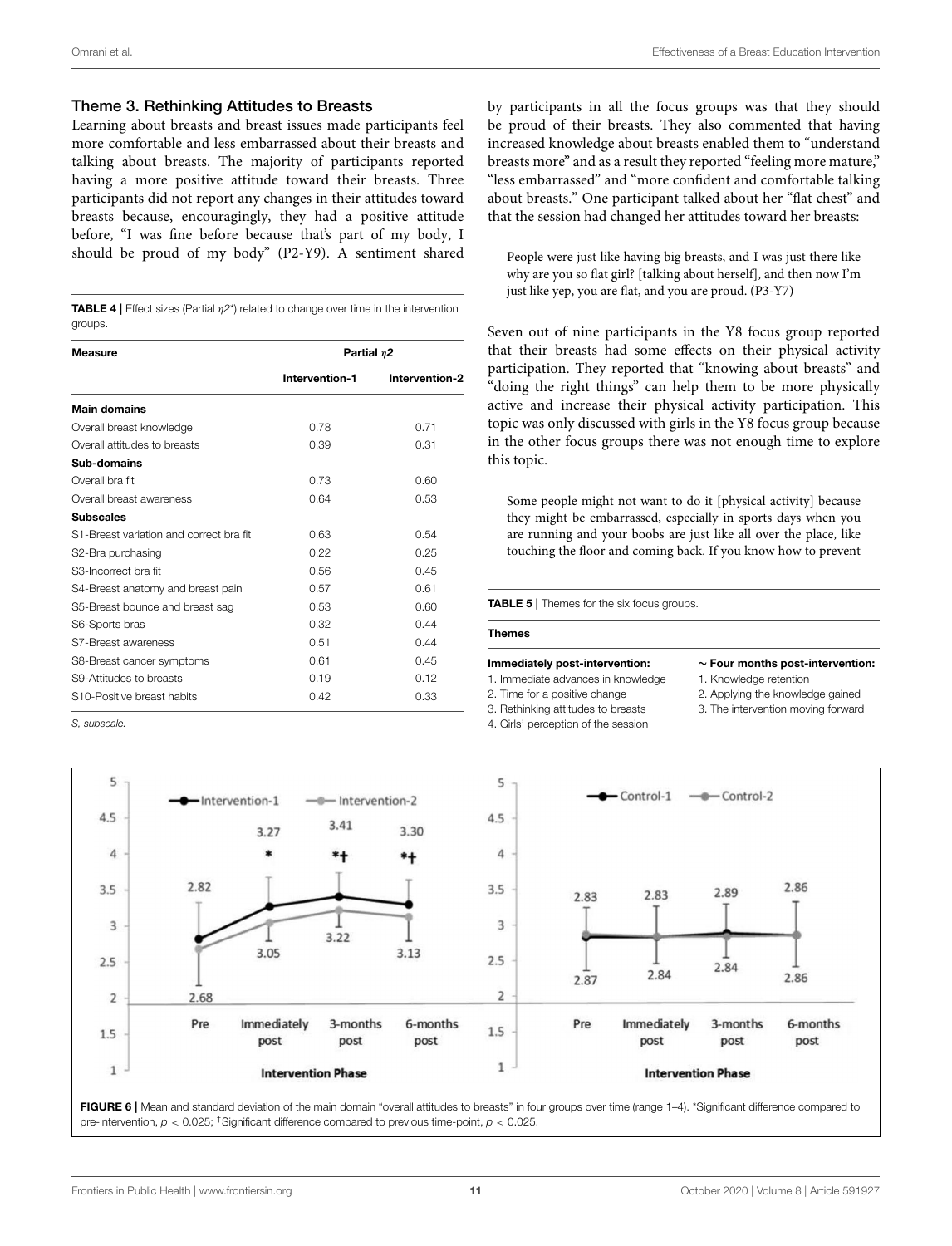that, like by wearing a sports bra, if you know that, you might not be embarrassed. (P11-Y8)

#### Theme 4. Girls' Perception of the Session

Participants appreciated the importance of learning about breasts from a young age and considered the session very helpful. Participants in the Y9 focus group emphasized the importance of the session more than participants in other years:

I thought the session was really insightful because it taught me a lot of things about breasts that I didn't really know about, because when first we did the questionnaire [the breast survey] it talked about, how, what was in the breasts, I didn't know anything about breasts to be honest with you, it really gave me information that I thought I would never know about them. (P19-Y9)

The appropriate age to receive the breast session was also discussed with all focus group participants. Overall, participants considered learning about breasts from a young age very helpful because they can "notice any changes in breasts before it is too late." The following quotation reflects this view:

I think that it was helpful because when like, if you are like our age, then you need to be aware of this [breast awareness] before you get older. (P3-Y7)

P15-Y8 emphasized that in addition to learning about breast awareness from a young age, it was important to know about breast changes at a young age in order to be aware of the changes that occur during puberty:

Some of us are in the stage that we are transforming from a child to a teenager, because we are changing, we don't really know what is happening and it can be very confusing. Because in primary school we didn't really have that breast education, so yeah, it's important to know at our age.

In general, participants felt that they learnt about breasts at the right age, however, some participants thought that breast education should start earlier, in primary schools (e.g., year 6), as illustrated in the following quotations:

I feel like when you are learning about sex education at the end of year six in primary school, I think you should learn about this [breasts] as well because the sooner that I had more information at that time, I wouldn't be as worried as I am now. (P12-Y8)

### Focus Group Findings 4 Months Post-intervention

Due to the focus groups taking place 4 months post-intervention, all participants had transitioned into the beginning of the next school year. However, for ease of interpretation, the participants continue to be referred to by their initial focus group number (Y7, Y8, and Y9). Three key themes emerged, as detailed below.

#### Theme 1. Knowledge Retention

Overall participants reported that they remembered "most stuff" from the session, but had forgotten some details (e.g., breast cancer symptoms). Participants demonstrated their longer-term knowledge improvement, describing what they had learned about breast sizes, bras, and bra purchasing. Professional bra fitting criteria were also discussed in all the focus groups and participants were able to correctly recall the criteria. All participants also correctly remembered that wearing a welldesigned sports bra can help to reduce breast bounce, breast sag and breast pain. Participants in all the focus groups were also able to recall what they learned about breast awareness including some of the signs and symptoms of breast cancer. However, while participants remembered "most of the stuff" from the breast session, half of the participants reported that they have forgotten some details with comments such as "I kind of forgot some of it," "I forgot some of the signs of breast cancer." Participants suggested that the session should be delivered "more often," for example, "twice a year":

I think you should have them a bit more often, because I think if people, if they learn about it once a year, people might forget it (P9-Y8: yeah, like twice a year) because I forgot quite a bit of it (P10-Y8: yeah). (P13-Y8)

#### Theme 2. Applying the Knowledge Gained

Participants explained how the breast knowledge gained in the session had helped them to have a more positive attitude toward breasts and how it had positively affected their breast habits. For example, participants reported that they checked their breasts after the session, with half continuing to check their breasts regularly and the other half checking "sometimes" and "occasionally":

I check my breasts every month. I checked my breasts yesterday, I was having a shower and just looked at them in the mirror (P6-Y7: yeah that's what I do). (P7-Y7)

In addition to checking breasts, participants reported practicing other positive breast habits. P1-Y7 shared her experience about a recent bra purchasing with her mother:

There was this time I wanted to go and try to buy a bra, it didn't fit me but I knew it didn't fit me because of the knowledge that I already had so that was quite useful and because my mum didn't know that so now I can teach my mother.

Half of participants reported changing their bra size following the breast session with two thirds of participants also reporting that they started to wear a sports bra when playing sports:

I didn't know if my bra size was right, and then afterwards, I checked it [checked it herself] and I got a new bra basically (P13-Y8 and P11-Y8: yeah, me too). (P15-Y8)

Participants commented that as a result of the breast education intervention, they can now easily talk about their breasts concerns with their mother. P5-Y8 said that∼2 months after the session, she had a breast problem, she felt "comfortable" and "talked about it [breasts]" with her mum. Additionally, participants stated that they tried to use their knowledge to "teach others" about breasts: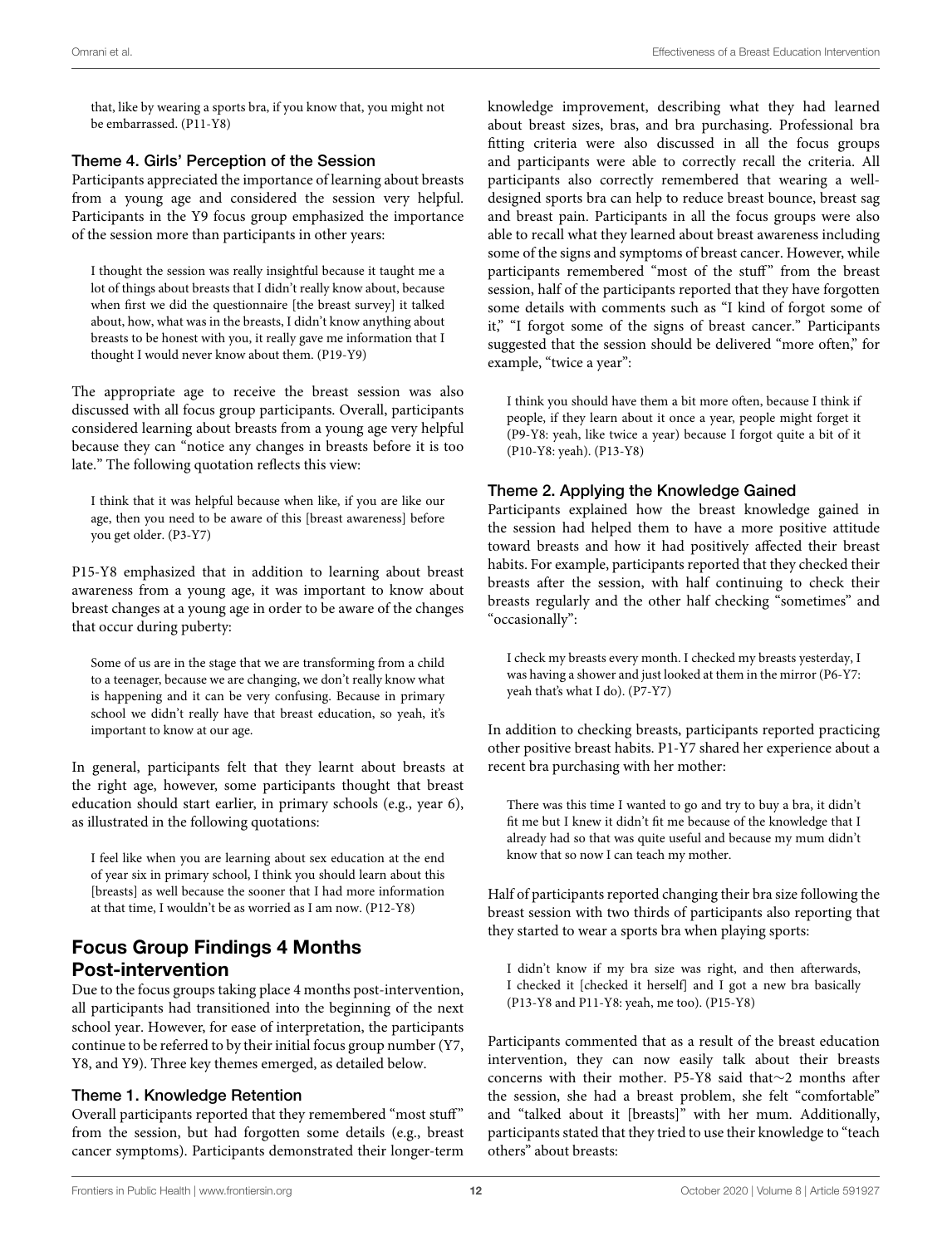I talked to my sister about it because she was like kind of being unconformable and stuff, so I talked to her and I was like they [breasts] are ok and I told her if anything goes wrong, she should go and talk to someone about it. (P10-Y8)

In addition to making positive changes to their breast habits, all participants confirmed that they now had a more positive attitude toward their breasts and feel "better" and "more confident" about their breasts. Most of participants reported feeling "proud" about their breasts; stating they were "not embarrassed" and "not ashamed of their breasts" anymore. One participant summarized this by saying:

I feel like I'm bigger, braver. Before I knew about this [breasts], I felt like more a child. Well, I am a child, I'm 12 now, but I feel like I'm a grown up, and I have a lot of possibilities, I can do this, I can do that and I know how to take care of my breasts. (P2-Y7)

Participants recurrently talked about their past experiences in which they "got bullied" or "mocked" because of their very small or large breasts in primary school, mostly in year 6. They also considered changing with boys in the same changing room "very uncomfortable." There was an agreement among participants that learning about breasts in primary school would help them to deal with these issues better:

If I knew about breasts, I would not feel as insecure because you just know that it's not always going to look like that, it will change. (P12-Y8)

In one of the focus groups (Y8), participants discussed the impact of the session on their sports and physical activity participation. They reported that the knowledge from the session has helped them to "feel more comfortable" when exercising as demonstrated in the following quotation:

I'm taking more care when I'm exercising, like we talked about it before, when I exercise, I actually wear a sports bra because it actually does help. Because I used to find exercise or like going to the gym a bit uncomfortable because my breasts just hurt, but I didn't really understand why, but then afterwards [after the session] I was like ok I actually need to wear a sports bra. (P9-Y8)

#### Theme 3. The Intervention Moving Forward

Despite 4 months having passed since the session was delivered, participants still considered the session very important and useful. Having learned about breasts and applied the knowledge over the 4-month period, participants had a greater insight into the importance of the session compared to immediately post-intervention. All participants recurrently talked about how important it was to learn about breasts and breast cancer "from an early age" because "by learning it at a young age, it can stay in your mind," "you can notice any changes in your breasts quickly and get it checked out before it's too late."

Participants perceived the session as very important and suggested that "everyone should know about it [breasts] because everybody has breasts." They frequently stated that "some people still feel uncomfortable about their breasts; this session would be useful for them."

Participants in the Y9 focus group reported that they received the session "too late" because their breasts "have started to sag" and "a lot of girls are developing early." Many participants thought that the best age for learning about breasts is in "year 6 (10 to 11 years)." Participants in the Y9 focus group also provided some insight into the concept of peer-led education and educating parents/guardians about breast health, commenting "I feel like they should get older kids [e.g., year 10 girls] to come to primary schools and educate the kids. (P21-Y9)"

In addition, half of participants reported that "boys should learn about breasts too," as highlighted in the quotation below:

I feel like everyone should be educated on this if that makes sense, not only us because a lot of times the people who are doing the mocking aren't the girls, it's the guys, and I feel like it's because they don't understand. (P8-Y7)

# **DISCUSSION**

### Impact of the Intervention on Breast Knowledge

The quantitative results of this study indicated that the breast education intervention was successful in improving adolescent girls' breast knowledge in multiple breast topics. Significant increases in the mean scores of all knowledge related domains, sub-domains and subscales were observed in the intervention groups following the intervention. Additionally, the results indicated that that the intervention was equally effective in the two intervention groups, despite the differences in their arealevel deprivation and socio-economic status. Furthermore, when comparing the mean gain scores, these were significantly higher in the intervention groups, compared to the control groups. Comparison to other breast education studies with relatively similar scoring systems (e.g., score range 1 to 3 and 1 to 8) indicated that the mean increases in the current study were comparable, if not larger. For example, the mean increase in knowledge observed in studies by Tanjasiri et al. (80) and Clark et al.  $(41)$  were 0.17 (maximum score = 3) and 0.80 (maximum  $score = 8$ , respectively. In the current study, the mean increases ranged from 0.23 to 1.24 (maximum score of 4). Therefore, the breast education intervention was deemed successful and effective in increasing girls' knowledge of breast topics with very large effect sizes. The findings from the focus groups also supported the quantitative results, revealing that the intervention increased participants' breast knowledge over time, establishing the short- and longer-term positive impact of the intervention. Across all focus groups, participants confirmed that they learned many new things about breasts and breast health.

In both intervention groups, participants increased their breast variation, bra fit and sports bra knowledge following the intervention. Knowledge of breast sizes and shapes have practical implications for independently choosing a well-fitted bra, due to the fact that breasts' size, shape, and position change throughout the menstrual cycle and throughout life (81). Across the focus groups, participants reported having more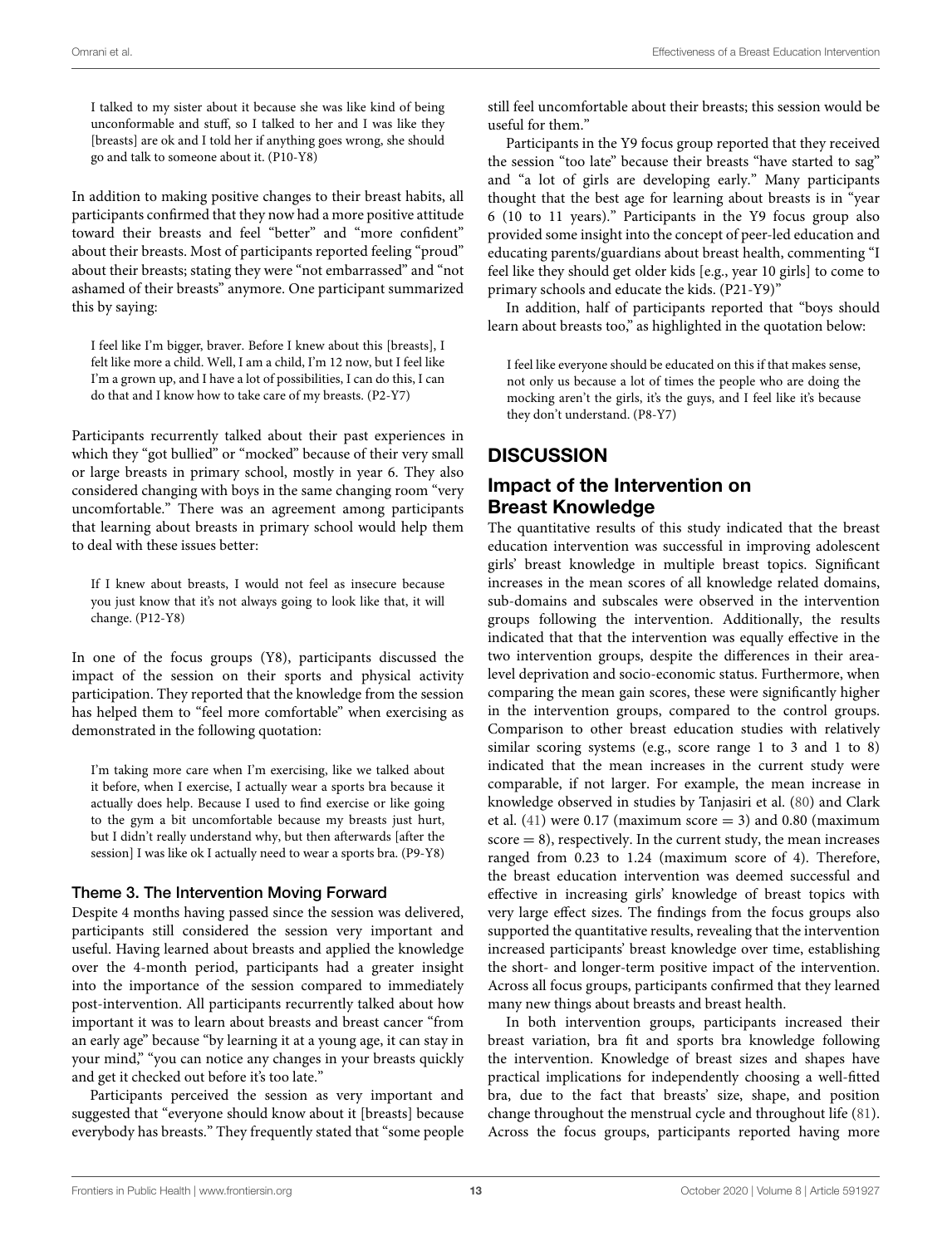knowledge about bras, bra fitting and how bra sizes work, and they were able to correctly explain how a bra should fit properly using the professional bra fitting criteria. This knowledge is important due to negative health outcomes associated with wearing an ill-fitted bra, namely deep bra furrows, neck and back pain, exercise-related breast pain, discomfort and poor posture (11, 13, 82). Increased knowledge of sports bras is also important because well-designed sports bras are more effective in limiting breast motion and associated breast pain and discomfort when compared to standard fashion bras or crop tops (6, 9, 30, 34).

Participants in the intervention groups also significantly increased their knowledge of breast awareness and "breast cancer symptom," with focus group participants recognizing the importance of early breast cancer detection. These findings reflect those of previous school-based breast cancer education studies (26, 83). This finding has significant health implications because improving knowledge of breast cancer and its symptoms can promote early detection, hence improving breast cancer outcome and survival (23, 29, 84).

## Impact of the Intervention on Attitudes to Breasts

Quantitative and qualitative findings demonstrated that the breast education intervention was equally effective in improving adolescent girls' attitudes to breasts in both intervention groups over the 6-month period. Mean increases of 0.23 to 0.59 were observed in the "attitudes to breasts" domain and subscale in the intervention groups, with partial  $\eta$ 2 ranging from 0.12 to 0.39 (large effect sizes). These findings are consistent with health promotion literature suggesting that an effective health education intervention can also improve attitudes to health issues (28). For example, studies have identified that breast cancer education can result in significant improvements in attitudes to breast self-examination and early breast cancer detection (41, 85).

The quantitative and qualitative findings of this study provide evidence that the delivery of breast education that focuses on breast sizes, shapes, and how breasts change over time (subscales 1 and 4) can empower girls to accept and feel comfortable with the breast changes they undergo during puberty. Participants reported feeling "better," "proud," "more comfortable," and "less embarrassed" about their breasts following the intervention. Fostering positive attitudes to breasts and breast issues might increase adolescent girls' health and well-being by promoting body satisfaction and self-esteem because well-being and selfesteem are empirically related (86).

The quantitative results suggested that participants' attitudes to sports related breast issues (measured by subscale-9) significantly improved as a result of the breast education intervention. These findings are of importance because previous research has identified that the breast had a negative impact on sport and exercise participation in adolescent girls (17). In line with previous research (17), focus group participants reported that breast pain and embarrassment associated with breast bounce had an impact on their physical activity participation. However, participants also reported that learning about these issues and the benefits of wearing appropriate breast support helped them to "do the right things."

### Impact of the Intervention on Breast Habits

The intervention was successful in fostering positive breast habits among adolescent girls in the intervention groups, with mean increases ranging from 0.45 to 0.80 in subscale 10 ("positive breast habits"), with large effect sizes observed. An important outcome was participants' engagement with breast awareness activities as a result of the intervention. Focus group participants reported checking their breasts and were able to explain what changes they looked for and where they looked for changes. Furthermore, participants reported talking to someone, especially their mothers, about their breast concerns, which is consistent with breast awareness recommendations that any breast changes should be reported (23, 87). These findings highlight the benefits of teaching girls about breast awareness as these behaviors can positively transfer to adulthood when breast cancer risk is greater (23, 29).

The majority of the focus group participants reported checking their bra fit and/or changing their bras because "it wasn't the right size." The findings of the current study indicated that participants applied their knowledge in the areas of bras and bra fitting to real life scenarios, which enabled them to make an informed decision to change their bras and independently choose a well-fitted bra.

Another crucial finding of the study was that many participants in the focus groups reported starting to wear a sports bra during sports and exercise. Engaging with sports bra use is a positive change as sports bras are recommended for reducing breast movement and issues associated with this movement such as exercise-related breast pain, breast sag, and embarrassment (6, 11), which are all common breast concerns in adolescent girls (18). As discussed by the focus group participants, "doing the right things when doing sports," such as improving bra fit and the level of breast support worn (e.g., wearing a sports bra), can encourage greater physical activity and sports participation. Research has identified that greater breast knowledge is positively related to sports bra use and, consequently, positively related to levels of physical activity (2).

### The Intervention Moving Forward

Although mean scores in the intervention groups remained significantly higher at all time points compared to preintervention, it is acknowledged that the mean scores started to decrease 3- and 6-month post-intervention, which is common in education interventions on sensitive topics (e.g., sex and breast cancer education) (83, 88). A modular structure with progressive information might be helpful to improve the longterm preservation of knowledge, adherence to health behavior, and stability of attitudes (89, 90). This is consistent with the data obtained in the focus groups suggesting a modular design for breast education, for example, "twice a year."

As discussed above, whilst the breast education intervention improved adolescent girls' attitudes to breasts, the focus group participants suggested that past experiences (e.g., feeling uncomfortable in a mixed gender changing room) may impact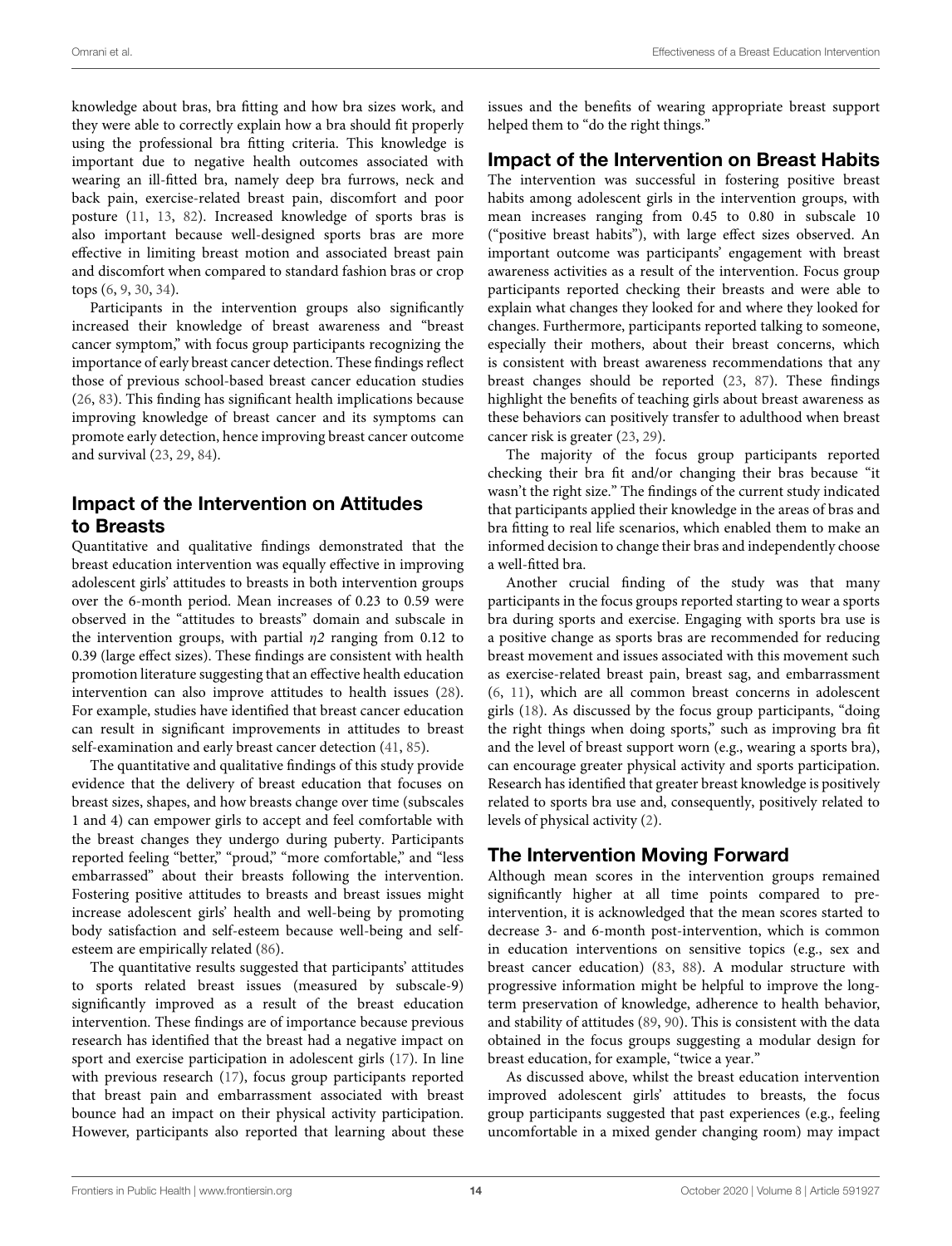attitudes and feelings at an older age. Introducing breast education in primary schools might reduce embarrassment and foster a more positive attitude to breasts and breast issues at a younger age. In addition, the focus group participants suggested it might be beneficial to teach boys about breasts. Future research is recommended to investigate whether teaching boys about breasts and breast issues in primary school settings would help normalize this topic for boys.

Peer-led education was suggested by the focus group participants as a strategy to teach girls about breasts and breast issues. The importance and effectiveness of peer-led education has been highlighted in education programmes on sensitive topics such as sex and HIV education (91–93), breast cancer and breast self-examination education (94, 95). Such an approach might be appropriate for delivering breast education in schools, particularly given the budget constraints and time pressures within schools.

On a few occasions, participants stated that they used their knowledge gained in the breast session to "teach others" about breasts, for example, their mothers, sisters, or cousins which is referred to as "intergenerational transmission of knowledge" (83). This evidence reveals that teaching adolescent girls about breasts could result in transmission of the knowledge, thus allowing women with limited health information sources to obtain new knowledge about breasts and promoting positive breast habits. It represents a potentially valuable and cost-effective tool for increasing knowledge of multiple breast topics and positive breast habits among women (83).

#### Strengths and Limitations

This study had a large sample size with a low attrition rate, and the groups (schools) were recruited from both privileged and less-privileged areas in London, UK, which increases the generalizability of the study findings. The study did not assess differences in intervention effectiveness by individual-level socioeconomic status, school-level variables, ethnicity, or biological age. It is recommended that future studies explore differences in intervention effectiveness accounting for these factors. No objective measures were collected to evaluate physical activity participation or ability to check breasts and bra fit. However, focus groups were conducted to provide further evidence and indepth understanding of the impact of the intervention on breast habits to confirm the survey results.

### **REFERENCES**

- 1. Brown N, Smith J, Brasher A, Omrani A, Wakefield-Scurr J. Breast cancer education for schoolgirls: an exploratory study. Eur J Cancer Prev. (2018) 27:443–8. doi: 10.1097/CEJ.0000000000000356
- 2. Burnett E, White J, Scurr J. The influence of the breast on physical activity participation in females. J Phys Act Heal. (2015) 12:588–94. doi: 10.1123/jpah.2013-0236
- 3. Rogers C, Thompson K, Robinson S. Introducing a breast health strategy into schools. Health Educ. (2002) 102:106–12. doi: 10.1108/09654280210425994
- 4. Guilford K, McKinley E, Turner L. Breast cancer knowledge, beliefs, and screening behaviors of college women: application of the health belief model. Am J Heal Educ. (2017) 48:256–63. doi: 10.1080/19325037.2017.1316694

### **CONCLUSION**

This study provides the first comprehensive evaluation of the impact of an education intervention on multiple breast topics not only on adolescent girls' breast knowledge, but also on attitudes to breasts and engagement with positive breast habits. The intervention was equally effective in two intervention groups of differing area-level deprivation and socio-economic status and significantly improved girls' breast knowledge, attitudes to breasts, and engagement with positive breast habits. These improvements were sustained over a 6-month period, establishing the longer-term impact of the breast education intervention. Focus group findings supported the quantitative results and provided in-depth insight into the positive impact of the intervention, and of adolescent girls' desire to receive breast education in schools. Breast education represents a powerful tool to address breast issues in adolescent populations, which can empower them to take responsibility for their breast health, that is a major practical benefit of the intervention. Incorporating breast education in schools' curriculum should be considered by policy makers. To educate and empower adolescent girls, it is recommended that a modular structure be adopted, with progressive information so that it can be tailored according to the age and breast needs of adolescent girls.

# DATA AVAILABILITY STATEMENT

The raw data supporting the conclusions of this article will be made available by the authors, without undue reservation.

### ETHICS STATEMENT

The studies involving human participants were reviewed and approved by Ethics Committee at St Mary's University, Twickenham. Written informed consent to participate in this study was provided by the participants' legal guardian/next of kin.

### AUTHOR CONTRIBUTIONS

NB, JW-S, and JS conceived the study idea. AO designed the study and collected the data. The first draft of the manuscript was written by AO. All authors commented on drafts of the manuscript and approved the final manuscript.

- 5. Suleiman AK. Awareness and attitudes regarding breast cancer and breast selfexamination among female Jordanian students. J Basic Clin Pharm. (2014) 5:74–8. doi: 10.4103/0976-0105.139730
- 6. Page KA, Steele JR. Breast motion and sports brassiere design. Sport Med. (1999) 27:205–11. doi: 10.2165/00007256-199927040- 00001
- 7. Starr C, Branson D, Shehab R, Farr C, Ownbey S, Swinney J. Biomechanical analysis of a protocol type sports bra. J Text Appar Technol Manag. (2005) 4:1–14. Available online at: file:///C:/Users/ati.omrani/Downloads/ Biomechanical\_analysis\_of\_a\_prototype\_sports\_bra.pdf
- 8. Scurr J, White J, Hedger W. Supported and unsupported breast displacement in three dimensions across treadmill activity levels. J Sports Sci. (2011) 29:55– 61. doi: 10.1080/02640414.2010.521944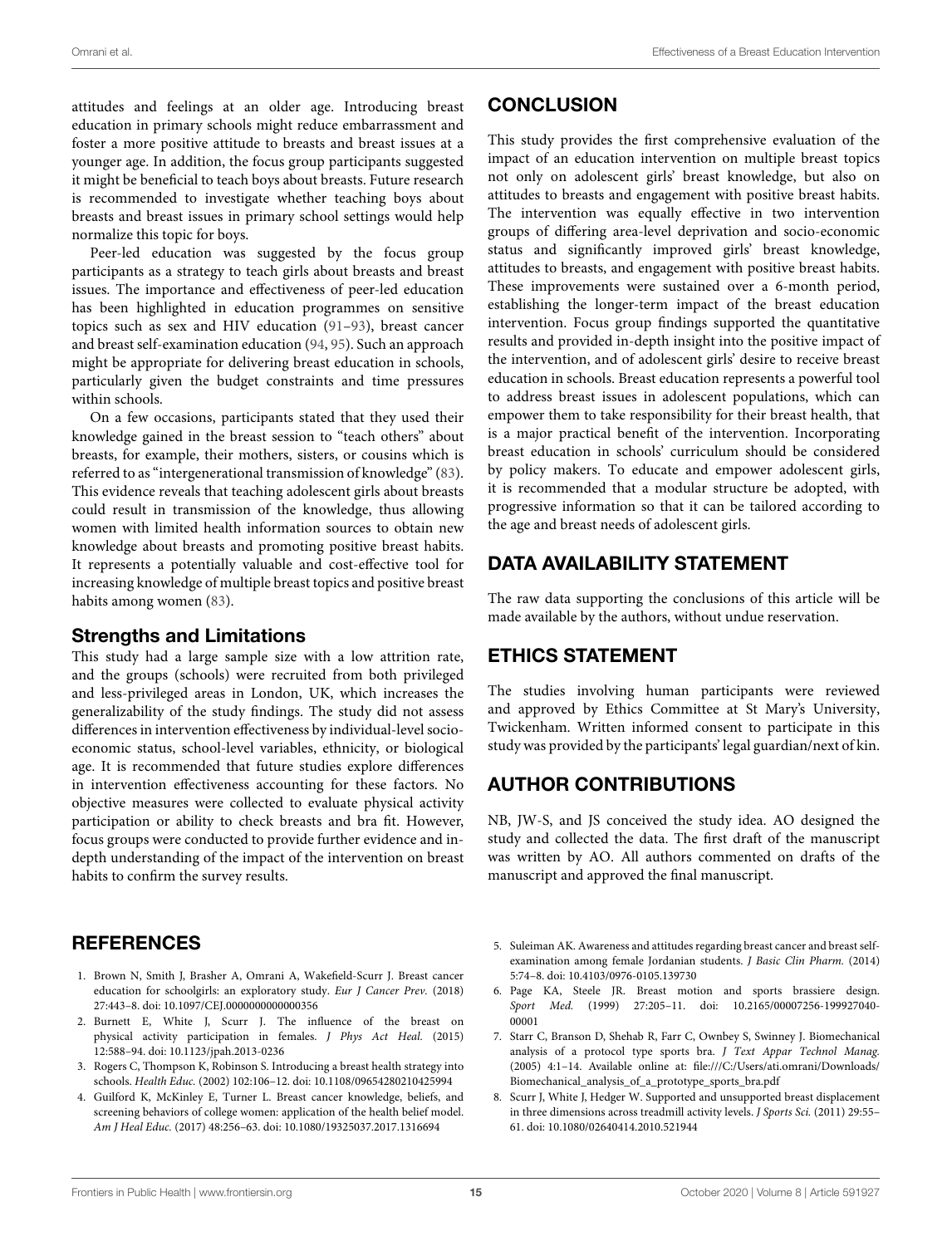- 9. Bowles KA, Steele JR, Munro B. What are the breast support choices of Australian females during female activities? Br J Sports Med. (2008) 42:670– 3. doi: 10.1136/bjsm.2008.046219
- 10. Bowles KA, Steele JR. Does inadequate breast support pose an injury risk? In: Australian Conference of Science and Medicine in Sport and the Third National Sports Injury Prevention Conference. Canberra, ACT (2003). p. 67.
- 11. Mason B, Page KA, Fallon K. An analysis of movement and discomfort of the female breast during exercise and the effects of breast support in three case studies. J Sci Med Sport. (1999) 2:134–44. doi: 10.1016/S1440-2440(99)80193-5
- 12. Neumark-Sztainer D, Story M, MStat H, Tharp T, Rex J. Factors associated with changes in physical activity: a cohort study of inactive adolescent girls. Arch Pediatr Adolesc Med. (2003) 157:803–10. doi: 10.1001/archpedi.157.8.803
- 13. Greenbaum A, Heslop T, Morris J, Dunn K. An investigation of the suitability of bra fit in women referred for reduction mammaplasty. Br J Plast Surg. (2003) 56:230–6. doi: 10.1016/S0007-1226(03)00122-X
- 14. Pechter E. Method for determining bra size and predicting postaugmentation breast size. In: Shiffman M, editor. Breast Augmentation: Principles and Practice. Berlin; Heidelberg: Springer (2009). p. 77–83.
- 15. McGhee DE, Steele JR. How do respiratory state and measurement method affect bra size calculations? Br J Sports Med. (2006) 40:970– 4. doi: 10.1136/bjsm.2005.025171
- 16. Wood K, Cameron M, Fitzgerald K. Breast size, bra fit and thoracic pain in young women: a correlational study. Chiropr Osteopat. (2008) 16:1– 7. doi: 10.1186/1746-1340-16-1
- 17. Scurr J, Brown N, Smith J, Brasher A, Risius D, Marczyk A. The influence of the breast on sport and exercise participation in school girls in the United Kingdom. J Adolesc Heal. (2016) 58:167–73. doi: 10.1016/j.jadohealth.2015.10.005
- 18. Brown N, Smith J, Brasher A, Risius D, Marczyk A, Wakefield-Scurr J. Breast education for schoolgirls; why, what, when, and how? Breast J. (2018) 24:377–82. doi: 10.1111/tbj.12945
- 19. Davies E, Furnham A. Body satisfaction in adolescent girls. Br J Med Psychol. (1986) 59:279–87. doi: 10.1111/j.2044-8341.1986.tb02694.x
- 20. Women's Sport and Fitness Foundation. Changing the Game for Girls. Vol. 2015 (2012). Available online at: https://www.womeninsport.org/wp-content/ uploads/2015/04/Changing-the-Game-for-Girls-Policy-Report.pdf
- 21. Gefen A, Dilmoney B. Mechanics of the normal woman's breast. Technol Heal Care. (2007) 15:259–71. doi: 10.3233/THC-2007-15404
- 22. American Academy of Pediatrics. Adolescent Health (2007).
- Harris J, Graham H, Light M. Promoting better breast awareness in teenagers. Br J Sch Nurs. (2009) 4:124–9. doi: 10.12968/bjsn.2009.4.3.41731
- 24. Sloand E. Pediatric and adolescent breast health. Lippincotts Prim Care Pract. (1998) 2:170–5.
- 25. American College of Obstetricians and Gynecologists. ACOG committee opinion No. 350: breast concerns in the adolescent. Obst Gynecol. (2006) 108:1329–36. doi: 10.1097/00006250-200611000-00060
- 26. Masso-Calder AM, Meneses-Echávez JF, Correa-Bautista J, Tovar-Cifuentes A, Alba-Ramirez PA, Charry-Ãngel CE. Effects of an educational intervention on breast self-examination, breast cancer prevention-related knowledge, and healthy lifestyles in scholars from a low-Income area in Bogota, Colombia. J Cancer Educ. (2016) 33:673–9. doi: 10.1007/s13187-016-1133-z
- 27. Marmot M. Social determinants and adolescent health. Int J Public Health. (2009) 54:125–7. doi: 10.1007/s00038-009-5402-z
- Naidoo J, Wills J. Foundations for Health Promotion. 4th ed. London: Baillière Tindall Elsevier (2016).
- 29. Karayurt O, Ozmen D, Cetinkaya AC. Awareness of breast cancer risk factors and practice of breast self examination among high school students in Turkey. BMC Public Health. (2008) 8:359. doi: 10.1186/1471-2458-8-359
- 30. Boschma AC, Smith GA, Lawson L. Breast support for the active woman: relationship to 3d kinematics of running. Med Sci Sport Exerc. (1994) 26:S99. doi: 10.1249/00005768-199405001-00559
- 31. McGhee DE, Steele JR. Optimising breast support in female patients through correct bra fit. A cross sectional study. J Sci Med Sport. (2010) 13:588– 72. doi: 10.1016/j.jsams.2010.03.003
- 32. Steele JR. The biomechanics of better bras: improving support and comfort during exercise. In: ISBS-Conference Proceedings Archive (Vol 1, No 1) Taipei (2013).
- 33. White J, Scurr J. Evaluation of professional bra fitting criteria for bra selection and fitting in the UK. Ergonomics. (2012) 55:704–11. doi: 10.1080/00140139.2011.647096
- 34. Bowles KA, Steele JR, Munroe B. Features of sports bras that deter Australian women. J Sci Med Sport. (2012) 15:195–200. doi: 10.1016/j.jsams.2011.11.248
- 35. Ogletree RJ, Hammig B, Drolet JC, Birch DA. Knowledge and intentions of ninth-grade girls after a breast self-examination program. J Sch Health. (2004) 74:365–9. doi: 10.1111/j.1746-1561.2004.tb06630.x
- 36. Jodati A, Nourabadi G, Hassanzadeh S, Dastgiri S, Sedaghat K. Impact of education on knowledge and attitude on HIV/AIDS prevention. Rawal Med J. (2007) 32:53–5. Available online at: https://www.rmj.org.pk/fulltext/27- 1305653752.pdf
- 37. Kim YS. The relationships of knowledge, attitudes about cancer and health behavior for cancer prevention in high school students. J Korean Acad Child Heal Nursing. (2010) 16:102–11. doi: 10.4094/jkachn.2010.16.2.102
- 38. Vivancos R, Abubakar I, Phillips-Howard P, Hunter PR. School-based sex education is associated with reduced risky sexual behaviour and sexually transmitted infections in young adults. Public Health. (2013) 127:53– 7. doi: 10.1016/j.puhe.2012.09.016
- 39. Tanton C, Jones KG, Macdowall W, Clifton S, Mitchell KR, Datta J, et al. Patterns and trends in sources of information about sex among young people in Britain: evidence from three national surveys of sexual attitudes and lifestyles. BMJ Open. (2015) 5:e007834. doi: 10.1136/bmjopen-2015- 007834
- 40. Centers for Disease Control Prevention (CDC) US. Results From the School Health Policies and Practices Study 2014. Deptment of Health and Human Services (2015). Available online at: https://www.cdc.gov/healthyyouth/data/ shpps/pdf/shpps-508-final\_101315.pdf
- 41. Clark JK, Sauter M, Kotechi JE. Adolescent girls' knowledge and attitude towards breast self-examination, evaluating an outreach education program. J Cancer Educ. (2000) 15:228–31. doi: 10.1080/08858190009528703
- 42. Horton JA. Teaching Breast Health to Adolescent Females in High School: Comparing Interactive Teaching With Traditional Didactic Methods. The University of Alabama at Birmingham (2011)
- 43. Ludwick R, Gaczkowski T. Breast self-exams by teenagers. Cancer Nurs. (2001) 24:315–9. doi: 10.1097/00002820-200108000-00013
- 44. McGhee DE, Steele JR, Munro BJ. Education improves bra knowledge and fit, and level of breast support in adolescent female athletes: a cluster-randomised trial. J Physiother. (2010) 56:19–24. doi: 10.1016/S1836-9553(10)70050-3
- 45. Patton GC, Viner R. Pubertal transitions in health. Lancet. (2007) 369:1130– 9. doi: 10.1016/S0140-6736(07)60366-3
- 46. Cabrera SM, Bright GM, Frane JW, Blethen SL, Lee PA. Age of thelarche and menarche in contemporary US females: a cross-sectional analysis. J Pediatr Endocrinol Metab. (2014) 27:47–51. doi: 10.1515/jpem-2013-0286
- 47. Bryman A. Social Research Methods. 4th ed. Oxford: University Press (2012).
- 48. Kitzinger J. Qualitative research: introducing focus groups. BMJ. (1995) 311:299–302. doi: 10.1136/bmj.311.7000.299
- 49. Robson C. Real World Research: A Resource for Users of Social Research Methods in Applied Settings. 3rd ed. Chichester: Wiley (2011).
- 50. Elliott DW. Peer groups. In: Lerner JV, Lerner RM, editor. Adolescence in America: An Encyclopedia. Vol. 2. Santa Barbara, CA: ABC-CLIO (2001). p. 467–89.
- 51. de Leeuw E. Improving data quality when surveying children and adolescents: cognitive and social development and its role in questionnaire construction and pretesting. In: Report Prepared for the Annual Meeting of the Academy of Finland: Research Programs Public Health. (2011) Available online at: https://www.aka.fi/globalassets/awanhat/documents/tiedostot/lapset/ presentations-of-the-annual-seminar-10-12-may-2011/surveying-childrenand-adolescents\_de-leeuw.pdf
- 52. Norris AE, Torres-Thomas S, Williams ET. Adapting cognitive interviewing for early adolescent hispanic girls and sensitive topics. Hisp Heal Care Int. (2014) 12:111–9. doi: 10.1891/1540-4153.12.3.111
- 53. Omrani A, Wakefield-Scurr J, Smith J, Brown N. The development and psychometric properties of a survey to assess breast knowledge and attitudes of adolescent girls. Am J Heal Educ. (2019) 50:374– 89. doi: 10.1080/19325037.2019.1663380
- 54. Tinson A, Ayrton C, Barker K, Born TB, Long O. London's Poverty Profile. London: Trust for London and New Policy Institute (2017). Available online at: https://www.trustforlondon.org.uk/documents/272/LPP\_ 2017\_full\_report.pdf
- 55. Behanova M, Reijneveld SA, Nagyova I, Katreniakova Z, van Ameijden EJC, Dijkshoorn H, et al. Are area-level and individual-level socioeconomic factors associated with self-rated health in adult urban citizens? Evidence